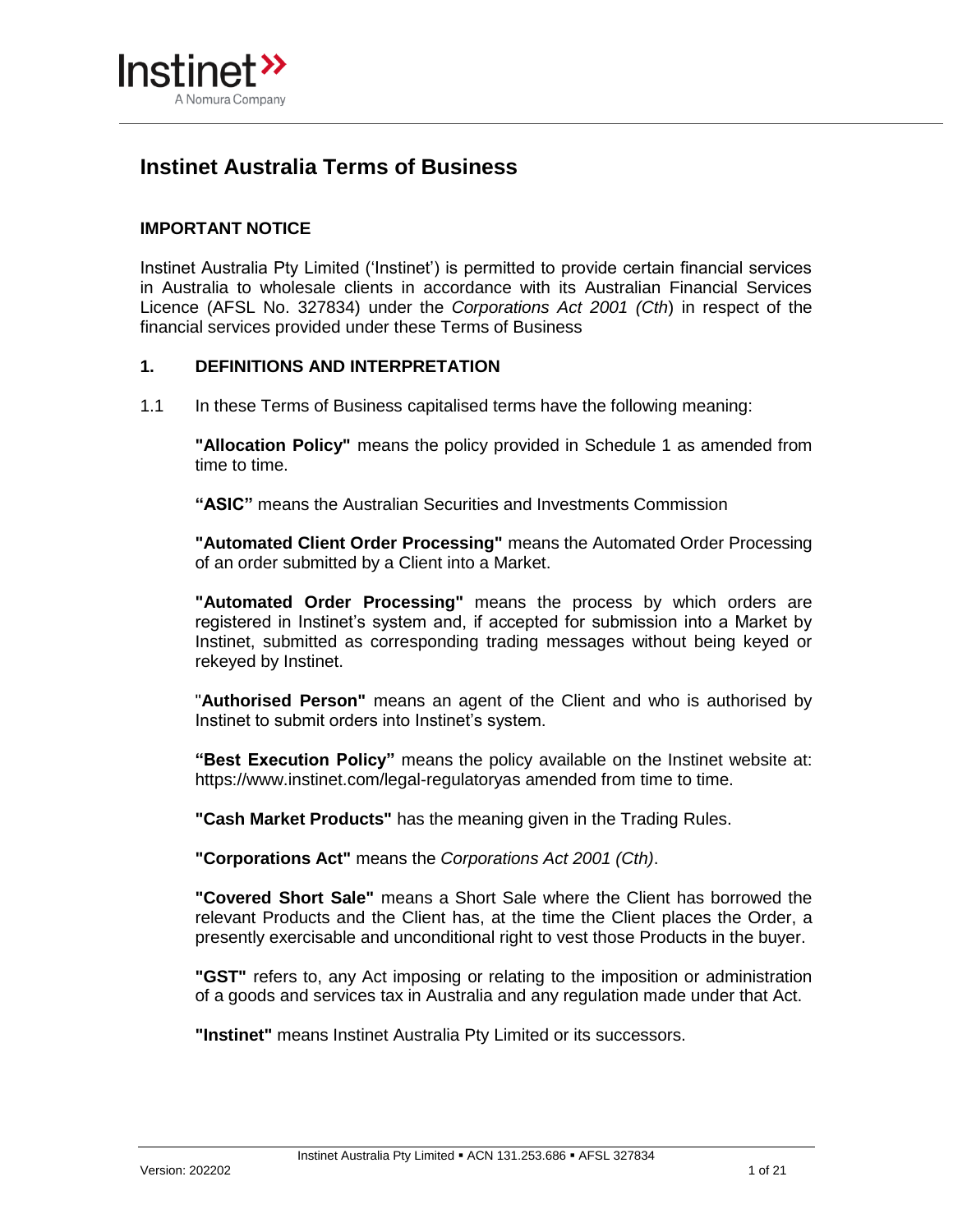

**"Instinet Trading Platform"** includes any Automated Order Processing and Automated Client Order Processing and any similar facility which enables the direct processing of orders on any equities market

**"Market"** means that Market operated by a Market Operator.

**"Market Integrity Rules"** means the rules made by ASIC under sec.798G of the Corporations Act for trading on Australian licensed markets.

**"Market Operator"** means the holder of an Australian Market Licence issued pursuant to Part 7.2 of the Corporations Act.

**"Market Transactions"** means a transaction entered into on a Market or reported to a Market under the applicable Trading Rules.

**"Officer"** has the meaning given in section 9 of the Corporations Act.

**"Operating Rules"** mean the operating rules of the applicable Market as amended from time to time and any procedures under those Rules from time to time

**"Order"** means an instruction given by or for the Client to Instinet to deal in Cash Market Products in accordance these Terms of Business on the Client's behalf.

**"Securities"** has the meaning given in section 761A of the Corporations Act and, as appropriate, a managed investment product.

**"Services"** means services and/or products provided by Instinet to Client as described in clause 4.1.

**"Short Sale"** means a sale of a financial product which is a "Section 1020B product" within the meaning of section 1020B of the Corporations Act where, at the time of sale the seller does not have a presently exercisable and unconditional right to vest the financial product in the buyer other than by reason solely of the sale constituting a conditional sale under the applicable Trading Rules and cognate expressions have a corresponding meaning.

**"Trading Rules"** means the rules set out by a Market Operator for the trade on that Market.

**"Wholesale Client"** has the meaning set out in section 761G of the Corporations Act.

1.2 Any other word or expression which is not capitalised in these Terms of Business and which is defined in the Corporations Act has the meaning given in the Corporations Act.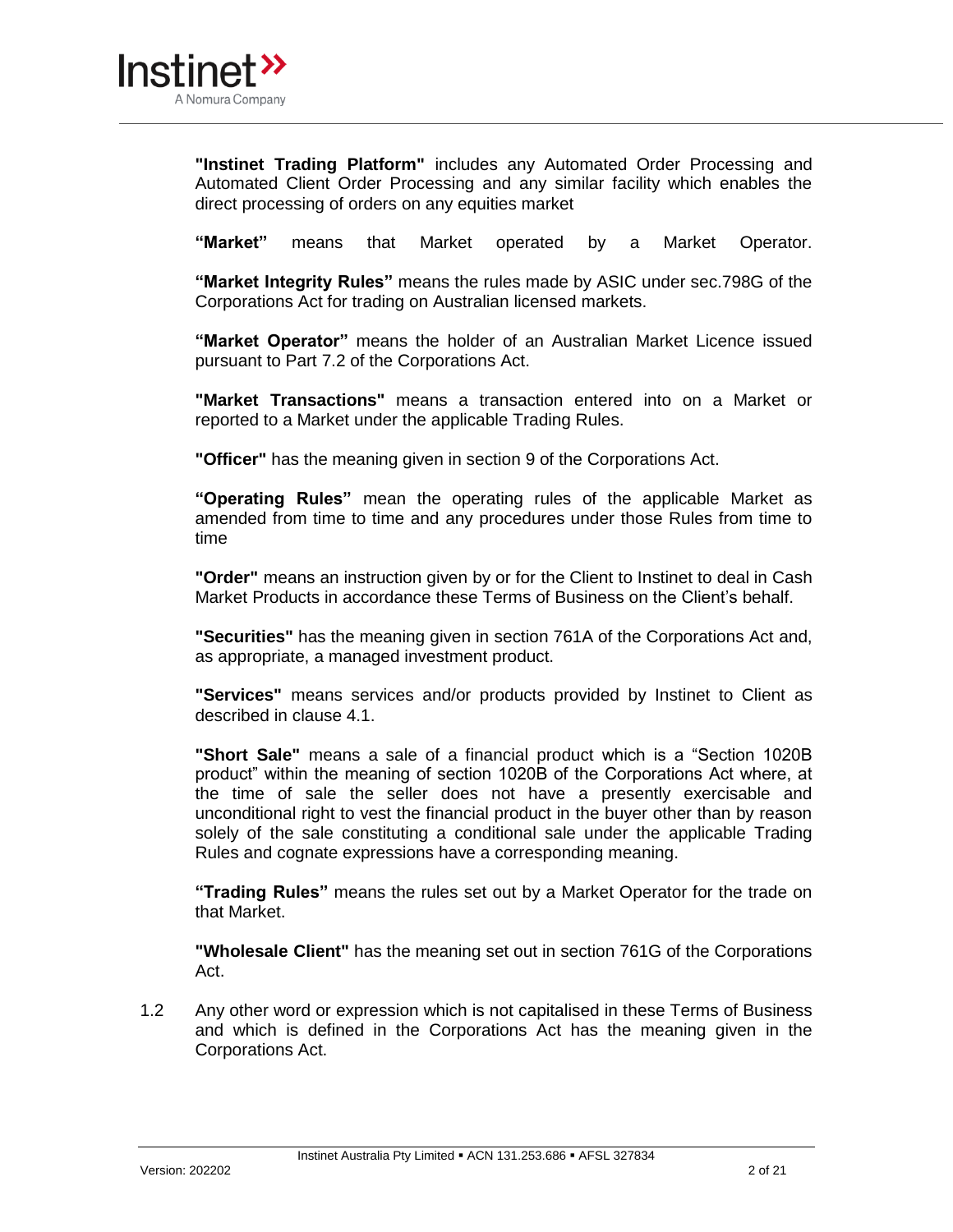

### **2. COMMENCEMENT**

2.1 These Terms of Business shall become effective and legally binding on the Client and Instinet upon the Client's acceptance of the offer letter or the Client's commencement of dealing with Instinet (whichever is earlier), and shall remain valid and in full force until terminated by either party. These Terms of Business replace all previous agreements and correspondence between the Client and Instinet in relation to the service provided by Instinet to the Client, except to the extent specifically stated and agreed in writing by both parties in such agreements and correspondence.

### **3. REPRESENTATIONS AND WARRANTIES: ACKNOWLEDGEMENTS**

- 3.1 Before using any Services to which these Terms of Business apply, the Client makes each of the following representations and warranties to Instinet, and those representations and warranties are repeated each time the Client uses a Service to which these Terms of Business apply:
	- (a) The Client is duly incorporated in its place of incorporation and has the full power and authority to carry on its business now being conducted.
	- (b) The Client has complied with any requirements or restrictions imposed upon it by the Corporations Act and any other law relating to dealing in financial products.
	- (c) If it is a trustee, it is duly authorised to use the Services in its capacity both personally and as trustee;
	- (d) It is a Wholesale Client;
	- (e) When issuing orders and instructions to Instinet, the Client solely relies upon its own judgment and decisions, not upon any advice or recommendations given by Instinet or the directors, officers, employees or agents of Instinet.
	- (f) All orders and instructions given to Instinet and its use of the Services provided by Instinet are in compliance with all applicable rules, regulations and laws and with the policies and practices of relevant markets and clearing houses.
	- (g) The Client shall cooperate fully with Instinet in respect of any enquiries made by any relevant trading venue or regulatory or governmental authority in relation to the provision of and/or the Client's use of the Services provided by Instinet.
	- (h) any information supplied by the Client to Instinet is complete, accurate and not misleading in any material respect and the Client agrees to notify Instinet should any such information or any part thereof change in any material respect.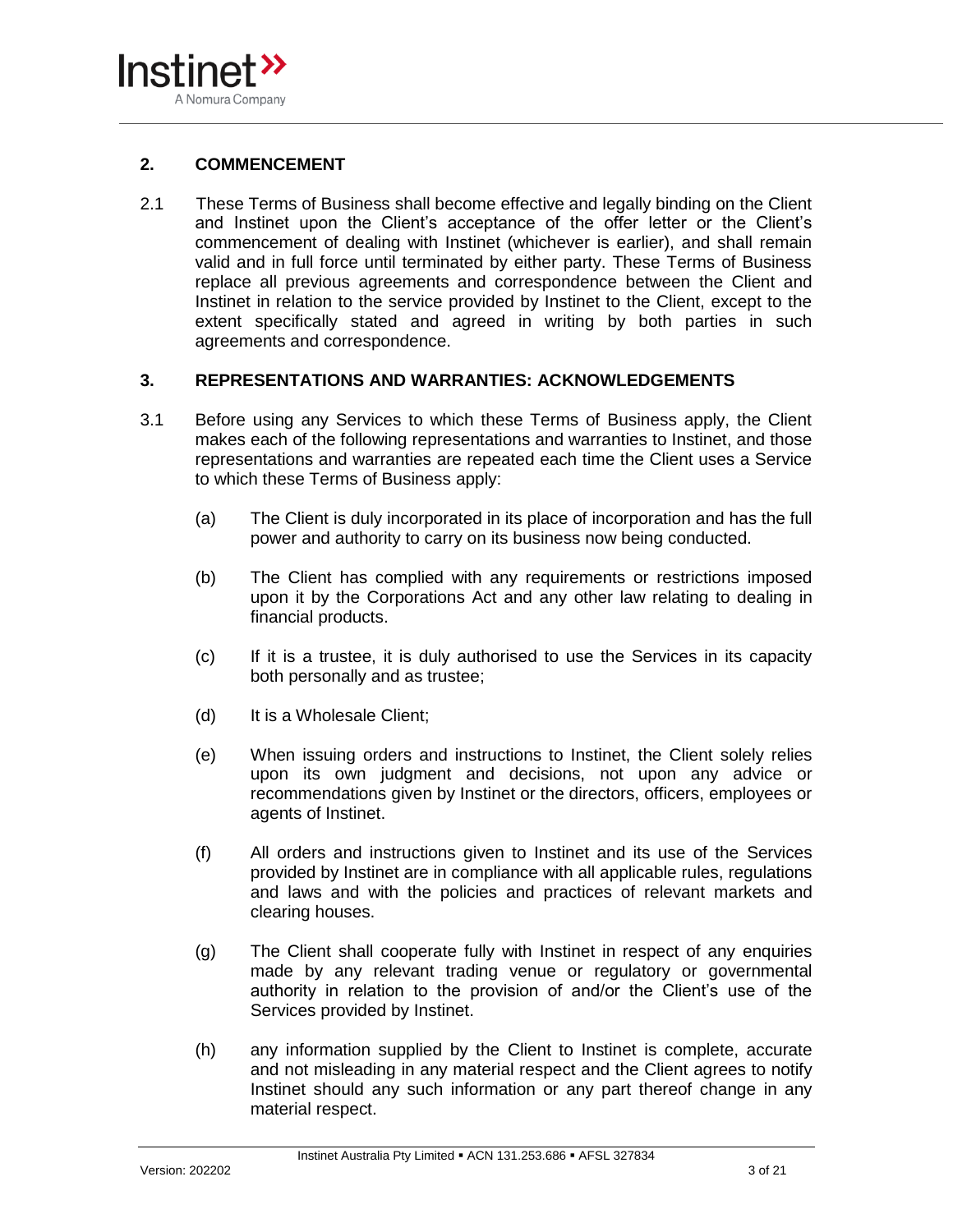

3.2 By using any Service to which these Terms of Business apply, the Client acknowledges and agree that all dealings in financial products, Instinet's Services are subject to the Corporations Act, the Market Integrity Rules, Trading Rules, any directions or requirements of Market Operators and the customs and usage of any Market including without limitation the correction of errors or omissions.

# **4. SECURITIES DEALING SERVICES**

- 4.1 Pursuant to the terms and conditions stated herein, Instinet shall provide certain securities dealing services, including but not limited to brokerage services in securities and certain electronic trading services, and/or other related services and/or products (such as market information) to the Client.
- 4.2 Neither that relationship nor the services provided by Instinet shall give rise to any fiduciary or equitable duties on the part of Instinet or any of its affiliate or associated companies which would prevent or hinder any such parties from acting in a capacity or manner which might be inconsistent with the interest of the Client. The Client agrees that Instinet may, in its absolute discretion and without prior disclosure to the Client, effect or arrange for the effecting of transactions with or for the Client in which, by virtue of the business of Instinet or that of any of its affiliates or associated companies, Instinet may have a material interest. Instinet shall not be under any obligations to disclose to the Client the nature or extent of any interest, holding or position it may have in any transactions.

# **5. TRANSACTIONS**

- 5.1 **Securities Regulation**. All orders and instructions given by the Client and the services provided by Instinet to Client are subject to the rules and regulations of the Markets, ASIC, and the laws of Australia including but not limited to the Corporations Act, the Market Integrity Rules and all other applicable rules, regulations and laws as may be in force from time to time. Any such rules, regulations and laws shall prevail in the event of conflicts with these Terms of Business.
- 5.2 **Best Execution**. Instinet shall take reasonable care to ensure that the Client's orders and any matching of such orders are effected at the best terms available in the market for transactions of similar size and nature at the time of execution, having regard to such matters as Instinet considers relevant. Instinet shall use reasonable endeavours to execute Client's orders but shall be under no liability for any loss or expense incurred by the Client as a result of any changes in market conditions between the time of receipt and the time of execution of such orders by Instinet. Instinet's current Best Execution Policy is available on the Instinet website at: <https://www.instinet.com/legal-regulatory>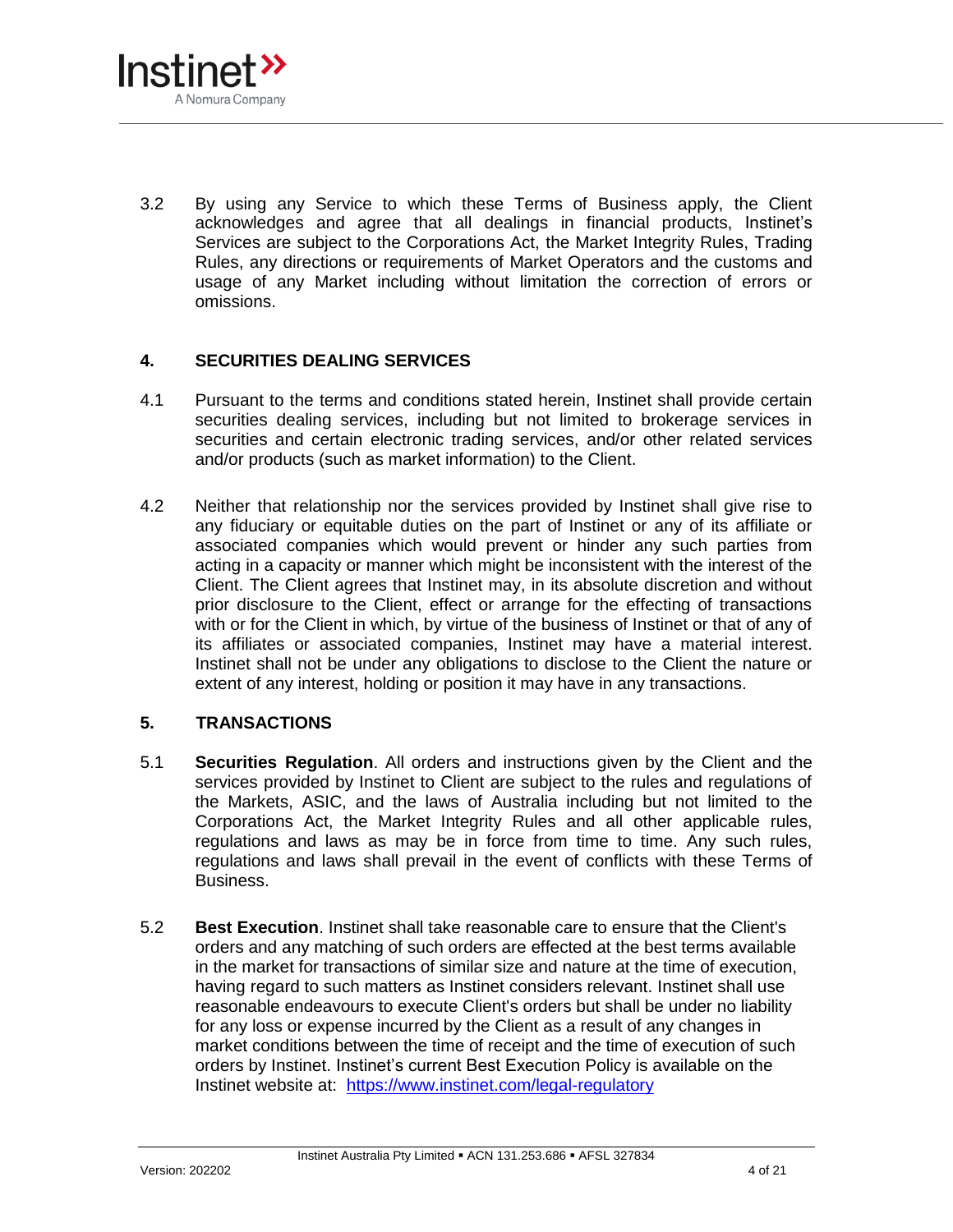

- 5.3 **Aggregation of Orders**. The Client agrees that Instinet has the right to combine the Client's orders with its own orders, orders of its associated companies, persons connected with Instinet or orders of other clients. The Client accepts that combining the Client's orders with orders of other party may operate to the Client's advantage on some occasions and to the Client's disadvantage on other occasions.
- 5.4 **Alternative Crossing Systems**. Instinet operates an Australian crossing system called *BLX Australia* to facilitate trading on behalf of its clients. Information on the operation of this system is contained in the *BLX Australia Rulebook* which is available for reference on the Instinet web site at the link below. Instinet will route Client orders to BLX when the prospect of a better execution for the client is apparent. Instinet can also provide clients with access to the crossing systems of some other operators. The current list of available crossing systems is set out in Instinet's Crossing System Information document which is referenced on the ASIC web site and available on the Instinet web site at the link below. The Client will instruct Instinet if it does not want its orders routed through alternative liquidity venues.

<https://www.instinet.com/legal-regulatory>

- 5.5 **Cancellation of Client Orders**. The Client agrees that Instinet has no obligation to accept, execute or cancel all or any part of the orders or transactions of the Client. Instinet shall have no obligation to act in accordance with the Client's orders or instructions if it believes that such orders or instructions may result in Instinet or the Client breaching the relevant rules, regulations or laws. If Instinet in its absolute discretion declines to accept instructions from the Client, Instinet shall notify the Client accordingly. The Client acknowledges that Instinet shall not be held liable in any way for any loss, loss of profit or gain, damage, liability, cost or expense suffered or incurred by the Client arising out of or in connection with Instinet declining to act on such orders or instructions from the Client or omitting to notify the Customer of any such decision or action taken by Instinet.
- 5.6 **Client's own decision**. The Client agrees that it shall make its own investment and trading decisions independently without relying on any advice or recommendation by Instinet, when giving orders or instructions to Instinet. The Client agrees that it shall be solely responsible for any investment or trading decisions it makes and Instinet shall not be responsible for determining whether any transactions the Client enters into is suitable or appropriate for the Client.
- 5.7 Except as otherwise disclosed to the Client, Instinet shall be acting as agent of the Client when effecting transactions in securities dealing on behalf of the Client.

# **6. ORDERS AND INSTRUCTIONS**

6.1 Instinet shall be entitled to rely on the orders, instructions, directions, notices or other communications which Instinet reasonably believes in good faith to be issued by the Client or a person authorized by the Client to act on its behalf.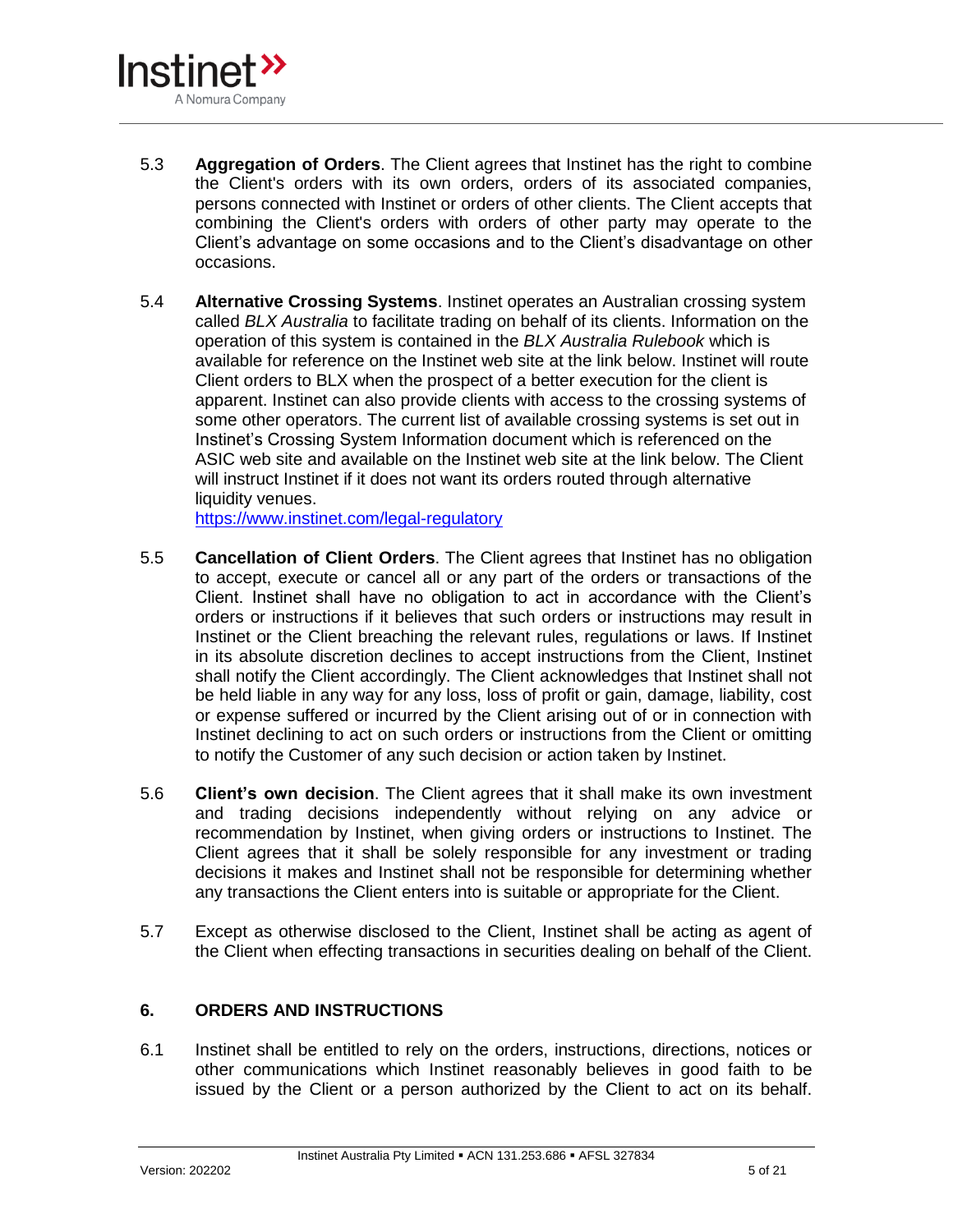

- 6.2 The Client may give instructions by telephone, in writing or other means as may be agreed by Instinet. Such instructions shall be effective only upon actual receipt by Instinet. Without limiting the foregoing, Instinet shall have no responsibility for transmissions that are inaccurate or not received by Instinet and may execute any transaction on the terms actually received by Instinet.
- 6.3 Instinet shall not be held responsible for delays in the transmission of orders to the place of execution or the transmission of reports of executed orders to the Client due to any failure of communications facilities, or any other delays beyond the control of Instinet.

# **7. SETTLEMENT OF TRADES**

- 7.1 Unless otherwise agreed, Instinet does not hold securities, funds or money on behalf of the Client. The Client shall establish and maintain accounts for clearing transactions entered into by the Client with Instinet. The Client shall clear and settle all such transactions in a timely and customary manner and shall keep Instinet indemnified against any losses, damages, demands, costs, fees and expenses in connection with any settlement failure.
- 7.2 The Client acknowledges the settlement rules in the relevant markets, including the Australian market, and its subsequent settlement obligations. For any transaction not settled by the Client in a timely and customary manner, Instinet reserves the right to trade out of the position or take any other actions Instinet deems necessary. Without limiting the generality of clause 7.1, the Client shall be responsible for any losses Instinet incurs as a result of or in relation to the Client's non-performance or any actions Instinet takes as a result thereof. For the avoidance of doubt, where Instinet trades out of the position, Instinet's obligation to deliver the securities to the Client or pay the purchase price will cease.
- 7.3 The Client acknowledges that orders placed by the Client may be passed to an affiliate or associated company of Instinet or another broker for execution. In such circumstances, the Client may be required to settle the relevant transactions directly with such party as instructed by Instinet for execution purpose.
- 7.4 Instinet may share commission from the Client with another broker, including an affiliate, to pay for execution of orders or for providing liquidity to Instinet to facilitate execution of Client orders and may also share commission from the Client with another broker or other third party where Client's order is introduced to Instinet or its affiliates by such broker or other third party.

# **8. RESEARCH (IF APPLICABLE)**

8.1 Upon the Client's request, Instinet may arrange for certain researches or publications, prepared independently by a third party, to be supplied to Client ("Research"). The Client acknowledges that no such information or general advice based on such Research ("Information") shall be treated by the Client as personal advice or an inducement, solicitation or encouragement by Instinet or the suppliers of such Research to conduct any investment or trading activity. The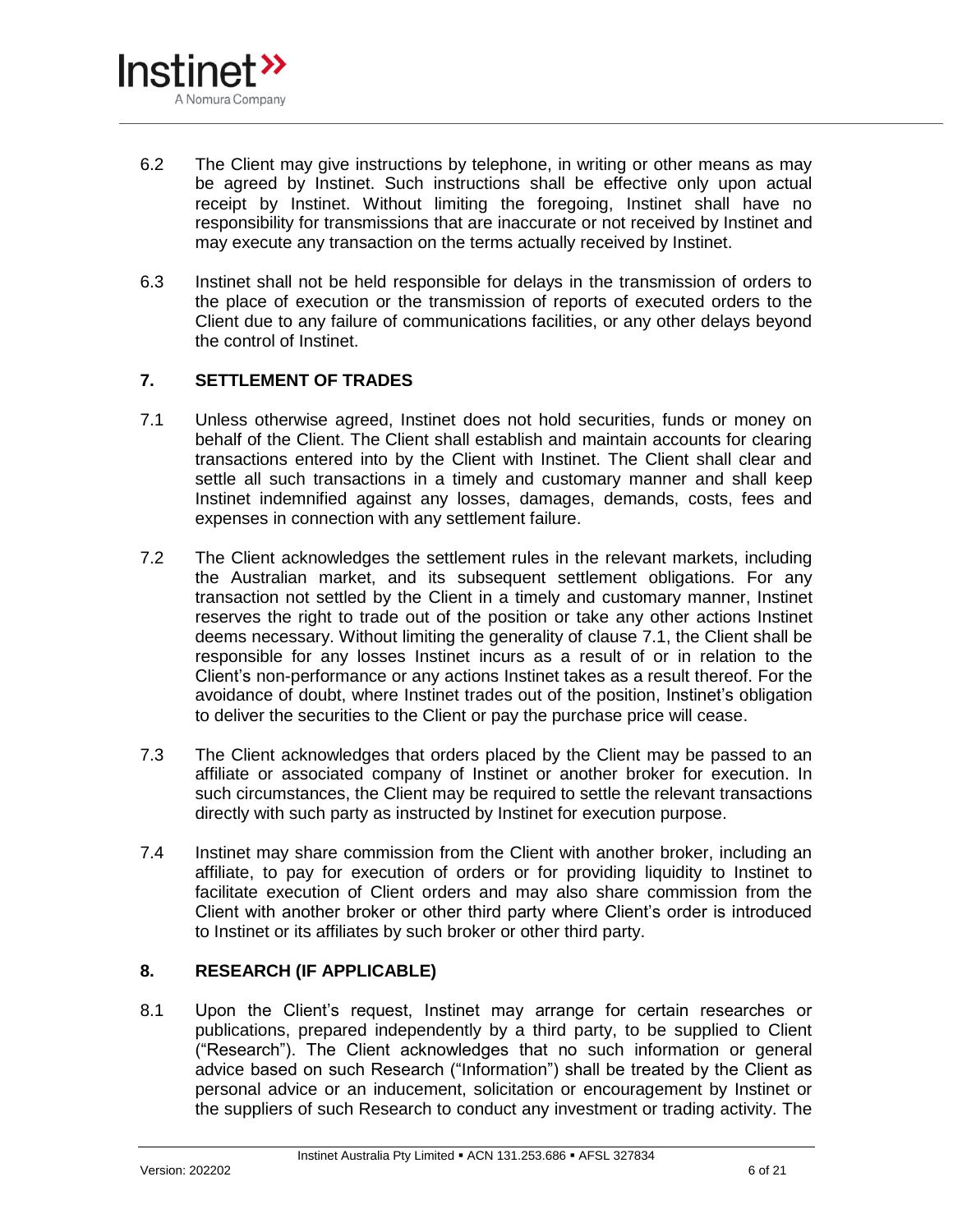

Client agrees that neither Instinet nor such Research suppliers shall be held liable for the direct, indirect or consequential loss arising from the Client's use of or reliance on the Research and/or Information which Instinet may arrange for the Client to receive as aforesaid.

#### **9. ELECTRONIC INSTRUCTIONS (IF APPLICABLE)**

- 9.1 Instinet Trading Platform. At the Client's request, Instinet installs or arranges for the installation of certain computer softwares or programmes, which are created and owned by Instinet, at the Client's registered office or such other places as may be requested by the Client, to enable the Client to obtain access to the services provided by Instinet as stated in these Terms of Business by means of interface connected to an electronic data communication network (the "Instinet Trading Platform").
- <span id="page-6-0"></span>9.2 Intellectual Property Rights. Instinet hereby grants to the Client, a personal, limited, non-exclusive, revocable, non-transferable and non-sublicenseable license to use the Instinet Trading Platform. The Client acknowledges that all proprietary rights in the Instinet Trading Platform are solely owned by Instinet and are protected by intellectual property laws. The Client acknowledges that any programme, software, hardware or equipment (as the case may be) provided to the Client by Instinet shall remain the sole and exclusive property of Instinet and the Client shall exercise reasonable care when using them. If the Client becomes aware of any violation of Instinet's proprietary rights in the Instinet Trading Platform, the Client shall notify the Instinet forthwith. This clause [9.2](#page-6-0) shall survive any termination, cancellation, replacement, expiration, modification, rejection or cessation of effectiveness of these Terms of Business.
- 9.3 Using the Instinet Trading Platform. When using the Instinet Trading Platform, the Client shall comply with the following instructions:
	- (a) The Client shall only access the Instinet Trading Platform by the User Identity ("User ID") and Password assigned to the Client by Instinet and the Client shall ensure that the User ID and Password are only disclosed to and used by persons authorized by the Client.
	- (b) The Client agrees that all transmissions generated by the use of the Client's User ID and Password shall be deemed to be authorized by the Client.
	- (c) The Client shall restrict access to the Instinet Trading Platform to persons authorized by the Client to act on its behalf.
	- (d) The Client shall only use the Instinet Trading Platform in the normal course of its business.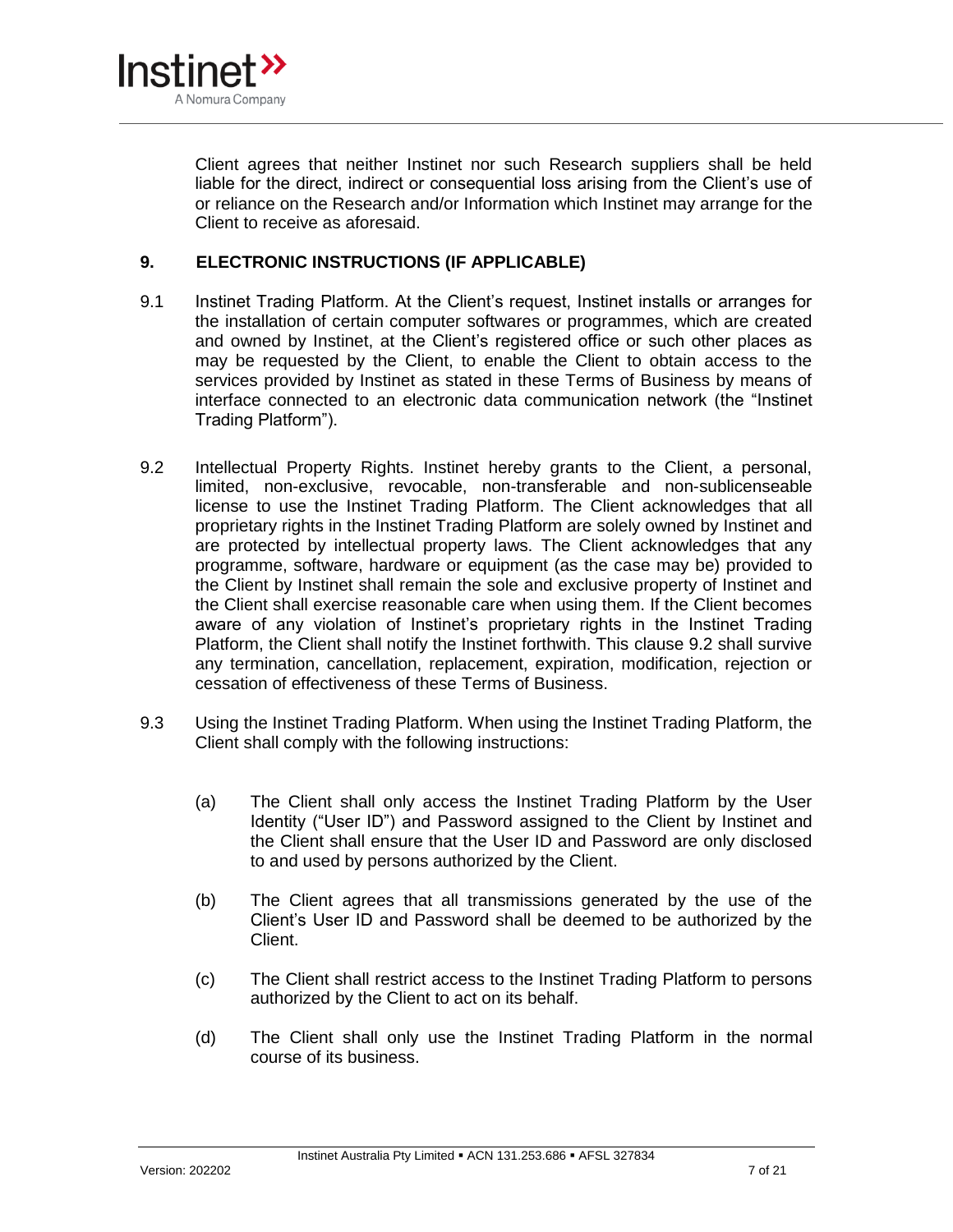

- (e) The Client shall not use the Instinet Trading Platform for any illegal purpose.
- (f) The Client shall comply with the legends, disclaimers, instructions, terms of use and restrictions displayed on or linked to the Instinet Trading Platform.
- (g) The Client shall be responsible for all acts or omissions of any person accessing or using Instinet Trading Platform with the User ID and Password assigned to the Client by Instinet and be bound by all such transactions executed and orders placed through the Instinet Trading Platform.
- (h) The Client shall not make any alteration, connection or interface with or to the Instinet Trading Platform nor permit or authorise another party to do so.
- (i) If the Client's User ID and/or Password have been lost, stolen or disclosed to a party not authorized by the Client, the Client shall forthwith notify Instinet. The Client understands that upon receipt of such notice by Instinet, the relevant User ID and/or Password shall become invalid. The Client agrees that it shall be responsible for all transactions placed to the Instinet Trading Platform before the actual receipt of such notification by Instinet.
- 9.4 The Client acknowledges and agrees that Instinet and its affiliates may have access to and obtain Client data and information, including but not limited to trade data, through the Client's usage of the Instinet Trading Platform. The Client agrees and consents to Instinet using such data and information, including but not limited to, to administer client accounts and to provide and enhance the products and services that Instinet offer.

#### **10. ACKNOWLEDGEMENTS AND REQUIREMENTS**

- 10.1 The Client acknowledges and agrees that Instinet may in its absolute discretion use Automated Order Processing to process the Client's orders, provided those orders satisfy the requirements of the applicable Markets in relation to Automated Order Processing.
- <span id="page-7-0"></span>10.2 The Client acknowledges and agrees that, if an Authorised Person is permitted to use Automated Client Order Processing:
	- (a) the Authorised Person who is permitted to use the Automated Client Order Processing is:
		- (i) an Officer or representative who is permitted to use the Automated Client Order Processing on the Client's behalf; or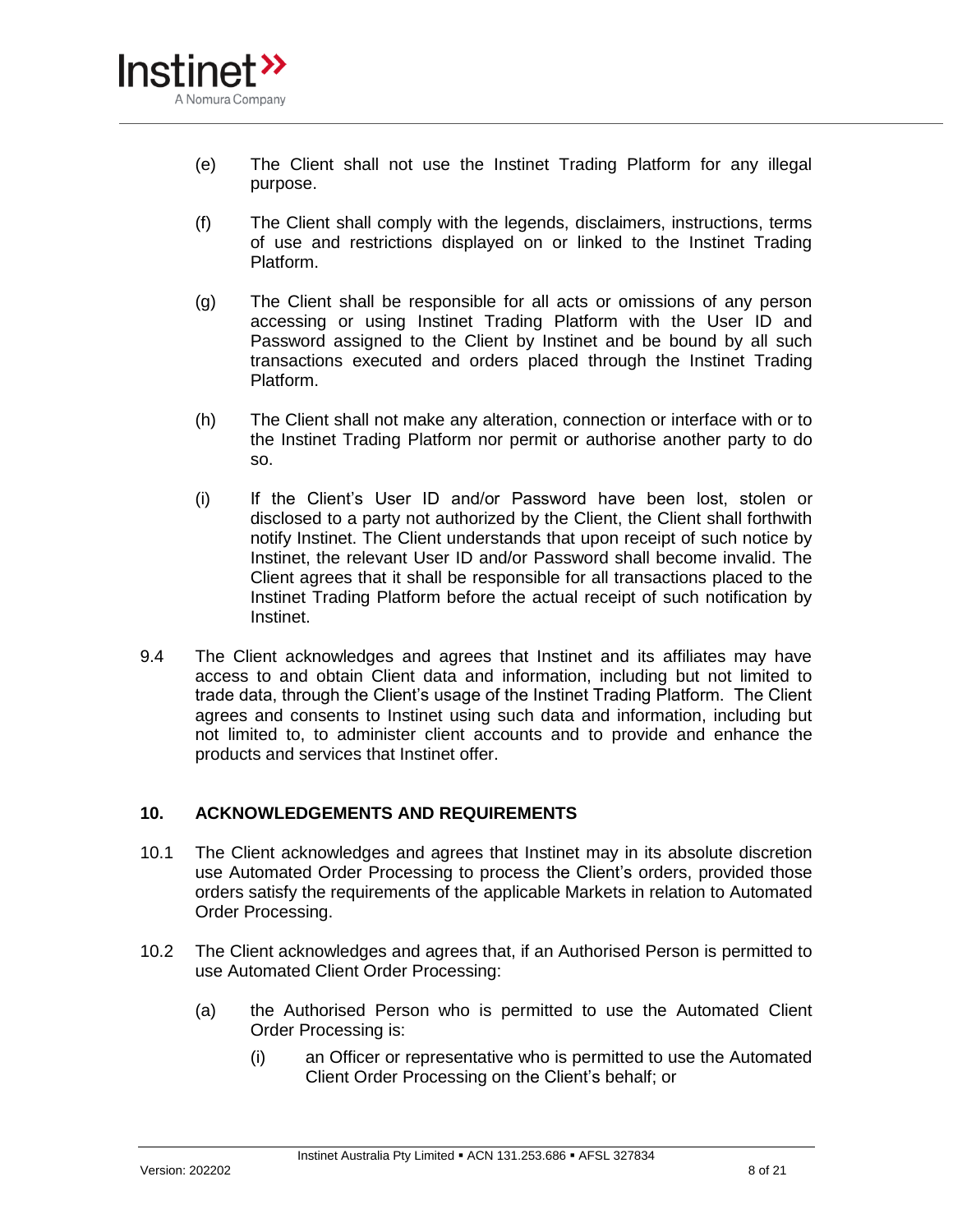

- (ii) the Client's agent who has been appointed (in writing) to use the Automated Client Order Processing on the Client's behalf;
- <span id="page-8-0"></span>(b) each Authorised Person must satisfy any requirements (including without limitation requirements as to knowledge, training, testing, procedures and controls) notified by Instinet to the Client from time to time and any other requirements (if any) imposed directly by the Operating Rules on the Authorised Person;
- (c) the Client is solely responsible for ensuring that an Authorised Person satisfies the requirements referred to in [10.2](#page-7-0)[\(b\)](#page-8-0) above;
- (d) the Client is solely responsible for any actions or omissions by an Authorised Person and the Client agrees to solely accept the risk of such actions or omissions;
- (e) the Client's Orders may match opposite orders of another person who is a client of Instinet, and this may entitle Instinet to receive commission from both sides of the transaction; and
- (f) if Instinet deals as principal, then the Client's Orders may match opposite orders in the Market entered on Instinet's behalf as principal.
- 10.3 The Client acknowledges and agrees that, if Instinet permits the Client to use Automated Client Order Processing, the Client may appoint any of its directors or employees or other persons to act as its agent for the purpose of entering Orders using the Automated Client Order Processing. By this document the Client authorises each person who is an Authorised Person from time to time to enter Orders using the Automated Client Order Processing in accordance with this document as the Client's agent and the authority of each such person terminates when such person ceases to be an Authorised Person.
- 10.4 At Instinet's request, the Client will provide Instinet a list of the Client's Authorised Persons (containing their names and contact details) and updates of such list.

# **11. DEALING AS PRINCIPAL AND INSTINET'S FEES**

11.1 Instinet may enter into any Market Transaction on the Client's behalf where Instinet is also acting as principal on the other side of the transaction. The Client consents to Instinet doing so and authorises Instinet to charge the Client brokerage in the amount disclosed to the Client from time to time in respect of such transactions.

# **12. ALLOCATION OF ORDERS**

12.1 Instinet will deal with all Orders in accordance with the Allocation Policy in Schedule 1. Instinet reserves the right to amend the Allocation Policy at any time. Instinet will inform the Client of any updates to the Allocation Policy by making them available to the Client.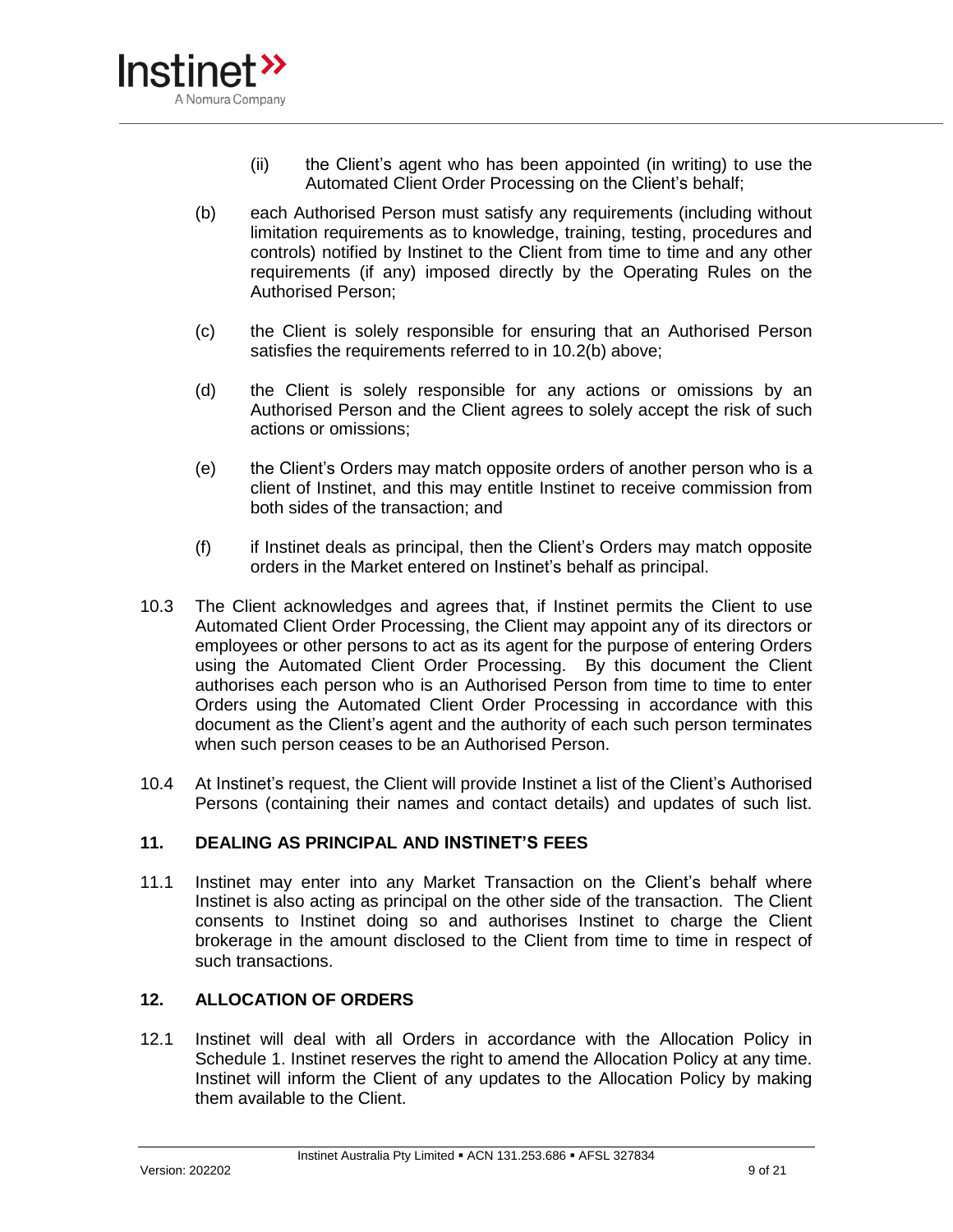

- 12.2 The Client acknowledges and agrees that:
	- (a) Instinet has provided the Client with the Allocation Policy;
	- (b) the Client has read and understood the Allocation Policy;
	- (c) the Allocation Policy is subject to amendment from time to time; and
	- (d) the Client consents to the Allocation Policy as amended form time to time
- 12.3 At the Client's request, Instinet will provide the Client with Instinet's current Allocation Policy.

#### **13. CONFIRMATION OF TRANSACTIONS**

- 13.1 Instinet notifies the Client that all Market Transactions effected for the Client are subject to:
	- (a) the Operating Rules and the directions, decisions and requirements of the Market Operator;
	- (b) the customs and usages of the Markets; and
	- (c) the correction of errors and omissions.
- 13.2 The Client consents and authorises Instinet to:
	- (a) accumulate Market Transactions on any confirmation and specify a single volume weighted average price for those Market Transactions; and
	- (b) provide the Client with any confirmations by means of an electronic communication including without limitation by email or by accessing a standing confirmation facility to obtain or view confirmations (if the Client does not wish to use a standing confirmation facility or if the Client wishes to receive confirmations in paper form the Client must advise Instinet in writing).

#### **14. CANCELLATIONS**

- 14.1 The Client acknowledges and agrees that Instinet may, without the Client's consent, cancel or amend (or request or agree to the cancellation or amendment of) an Order or Market Transaction:
	- (a) if the Market Operator exercises its power under its Rules to cancel or amend (or require the cancellation or amendment of) the Order or Market Transaction; or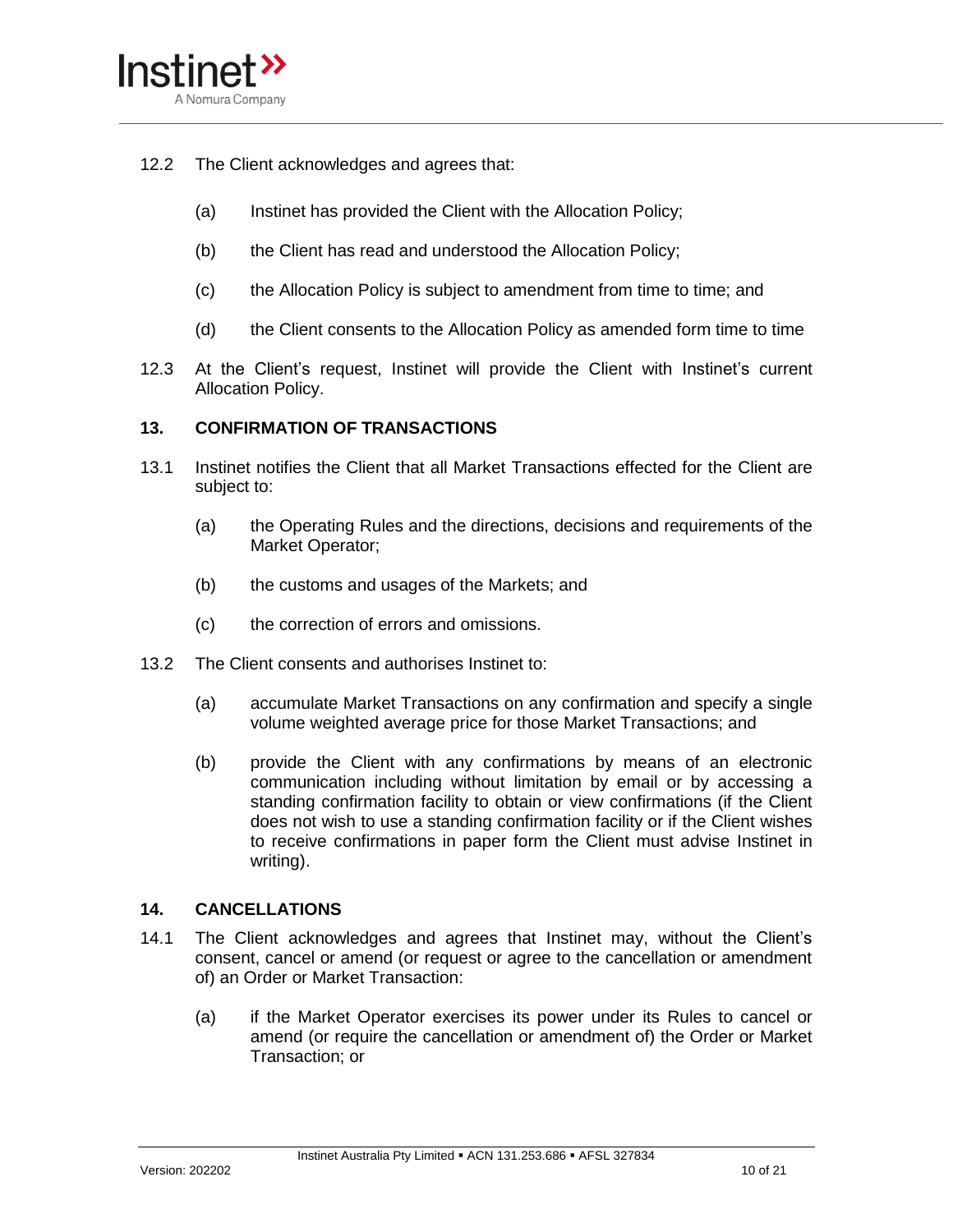

- (b) in the event of an error or otherwise in the circumstances contemplated in the Trading Rules.
- 14.2 The Client's obligations and Instinet's obligations in relation to the Order or Market Transaction cease to apply in respect of a cancelled order or Market Transaction from the time it is cancelled or, if the order or Transaction is amended, continue to apply only as amended.

#### **15. CLIENT SEGREGATED MONEY**

15.1 If, for any reason, Instinet is required to hold funds on trust on the Client's behalf in an account, in accordance with section 981B of the Corporations Act (the "Client Segregated Account") then the Client agrees that Instinet may retain any interest or other earnings on the investment for Instinet's sole and absolute use.

#### **16. SHORT SELLING**

- 16.1 The Client must only place an order to effect a short sale if it is a Covered Short Sale.
- <span id="page-10-0"></span>16.2 In accordance with Trading Rules the Client must notify Instinet whenever the Client places an order to effect a sale which would, if executed, constitute a Short Sale or a Covered Short Sale.
- 16.3 The Client must provide Instinet with the notification required in clause [16.2](#page-10-0) by indicating to Instinet that the sell Order is a Short Sale order or contacting Instinet to inform Instinet that the sell Order is a Short Sale prior to placing the sell order.
- 16.4 The Client must give Instinet the information in relation to short selling which Instinet requests from time to time and within the time required by Instinet in such notification.

# **17. GOODS & SERVICES TAX**

- 17.1 Unless expressly stated otherwise, any reference in these Terms of Business to cost, expense, price, value, sales, revenue or a similar amount is a reference to that amount exclusive of GST. If GST is payable on any of the Services Instinet provides by reference to or in connection with these Terms of Business, the Client must also pay an additional amount on account of GST.
- 17.2 Any calculation of a cost, expense or other liability must exclude the amount of any input tax credit entitlement of a party in relation to the relevant cost, expense or liability. The Client will be assumed to have an entitlement to a full input tax credit unless the Client demonstrates otherwise prior to the date on which any payment is due.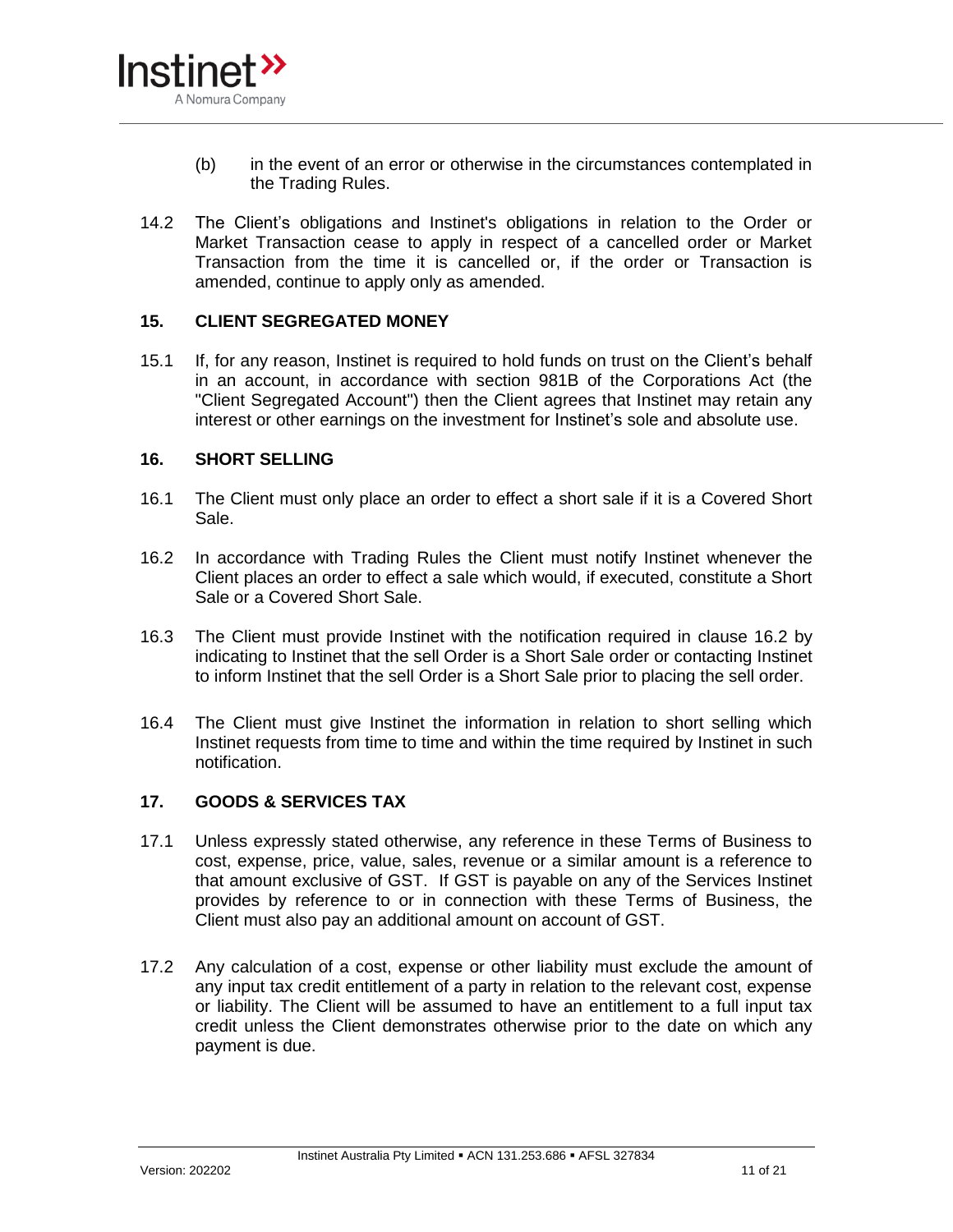

### **18. USE OF MARKET DATA (IF APPLICABLE)**

- 18.1 Certain data and information regarding the securities listed and/or traded on markets to which the Client has been given access ("Market Data") shall be made available by Instinet in its provision of service to the Client. The Market Data is provided to Instinet by various data providers pursuant to the relevant agreements in place and the use of Market Data is subject to the terms and conditions of such agreements. For the purpose of enabling Instinet to comply with the relevant terms and conditions relating to the use of Market Data, the Client hereby undertakes the following:
	- (a) not to use or permit the use of the Market Data or any part thereof other than in the ordinary course of the Client's business.
	- (b) not to use or permit the use of the Market Data or any part thereof for any illegal purpose.
	- (c) not to disseminate or redistribute the Market Data or any part thereof to any other party.
	- (d) not to use or permit the use of the Market Data or any part thereof to establish, maintain or provide or to assist in establishing, maintaining or providing a market which is not authorized by the laws in the relevant jurisdiction or the rules of the relevant exchange.
	- (e) only to use the Market Data in compliance with the applicable laws, rules and regulations.
- 18.2 Additionally, in relation to the Market Data of securities traded and/or listed in a Market, the Client hereby acknowledges that the Market Operator may need to access the Client's information and records in situations where the Client is in breach of the above-mentioned provisions or where the Client is suspected by Instinet or the Market Operator of breaching such provisions. The Client's commencement of trading with Instinet constitutes consent for Instinet to release the Client's information and records to the Market Operator for inspection and/or investigation purposes.

#### **19. COMMISSIONS AND CHARGES**

19.1 **Commissions and Charges**. In consideration of the services provided by Instinet, the Client shall pay to Instinet commissions, charges or other remunerations as may be agreed with Instinet and reimburse Instinet on a full indemnity basis for any other charges arising from the execution of orders on behalf of the Client, including but not limited to, statutory fees, stamp duties and taxes, exchange fees, transaction levies or other levies as may be imposed by ASIC, the Australian Taxation Office, or other State or Federal Government agency from time to time. In certain circumstances, transactions with the Client may be effected on a "net" and not a commission basis.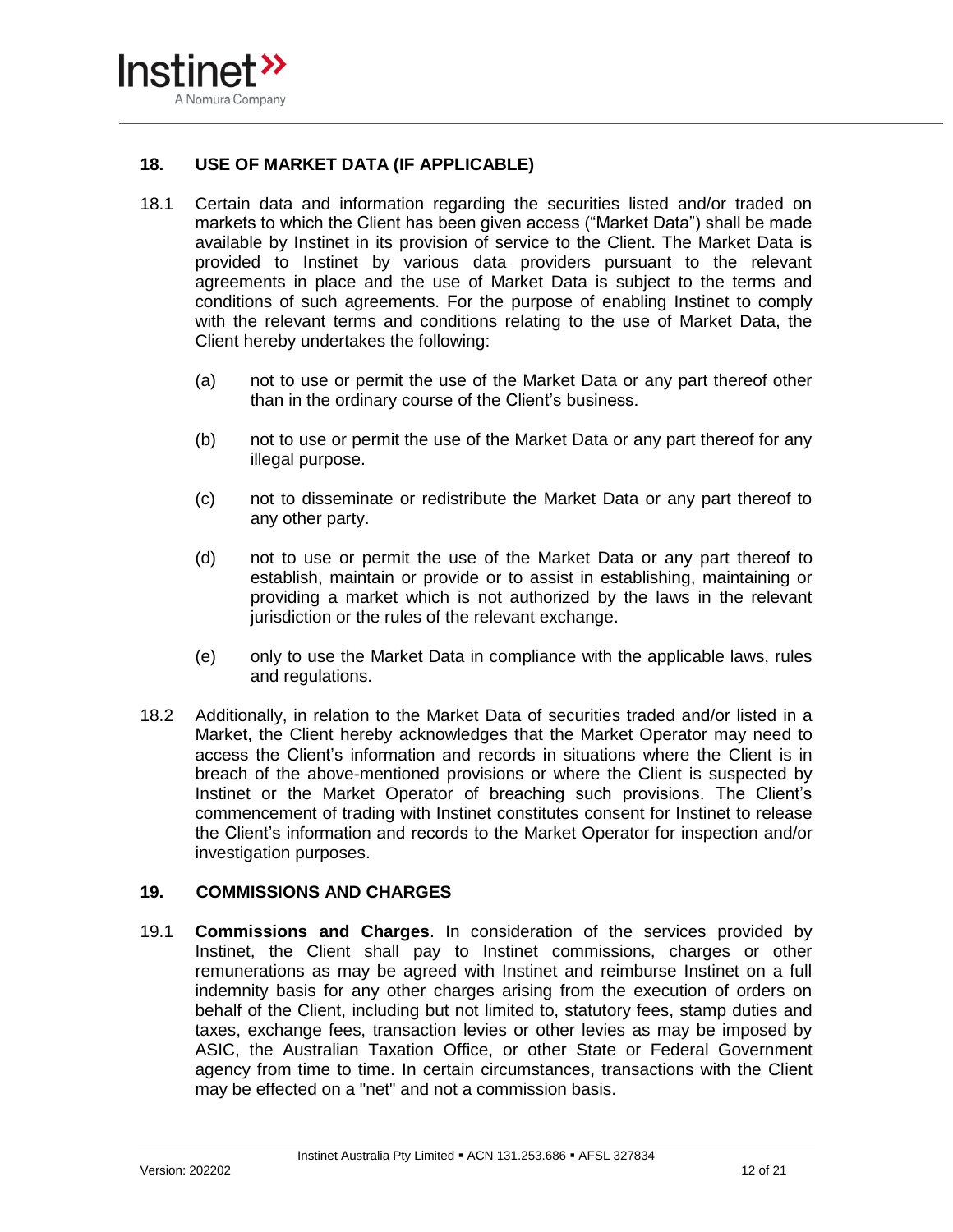

- 19.2 **Defaults**. If the Client defaults in making payments to Instinet when they fall due or fails to deliver securities according to Instinet's instructions, interest shall be payable by the Client to Instinet at not less than Citibank, N.A.'s base lending rate in the relevant currency as may be in effect from time to time.
- 19.3 **Soft Dollar/Commission Sharing**. Instinet and Client may choose to enter into an arrangement for the accrual of soft dollar/commission credits by Client with Instinet. In that event, Client agrees to comply with any applicable laws, rules, regulations, regulatory guidance and/or guidance notes, including but not limited to any disclosure requirements. Where the goods and services listed in invoices presented for payment under this arrangement appear not to be directly linked with trades and trade advice and/or appear not to be in compliance with any applicable law, rule, regulation, regulatory guidance and/or guidance notes, Instinet is entitled, in its sole discretion, to inquire or decline to effect payment on Client's behalf. For the avoidance of doubt, soft dollar/commission credits are credits available to Client for payments of goods and services in accordance with applicable laws, rules, regulations, regulatory guidance and/or guidance notes, but should not be construed as funds payable to Client or any account managed by the Client. Soft dollar/commission credit balances are not Client's money and client money rules do not apply to any soft dollar/commission credit available to Client or any account managed by Client. If the Client's account or any account managed by Client is terminated or otherwise closed any soft dollar/commission credit balances will remain Instinet's money and will not be paid back to the Client. Any soft dollar/commission credit may be held by Instinet and/or Instinet's affiliates.

# <span id="page-12-0"></span>**20. LIABILITY OF INSTINET**

- 20.1 Instinet and its directors, officers, employees and agents (each an "Instinet Related Party") shall not have liability, contingent or otherwise, to the Client, for the correctness, quality, accuracy, security, completeness, reliability, performance, timeliness, pricing or continued availability, the delays or omissions of the services provided by Instinet, or for the failure of any connection or communication to provide or maintain the Client's access to various markets or exchanges or any erroneous communications between Instinet and the Client.
- 20.2 In no event shall Instinet and any Instinet Related Party be liable for any indirect or consequential loss not arising as a natural consequence of a breach or other event giving rise to liability of a party, any loss of use, opportunity, advantageous tax position, dividends, interests, contract value, revenue, anticipated profit or profit, damages for lost opportunity, any trading losses or any incidental, exemplary, special or punitive damages whether arising out of breach of contract, tort (including negligence), or otherwise, regardless of whether such breach was foreseeable and whether or not Instinet or any Instinet Related Party has been advised of the possibility of such damages.
- 20.3 The Client shall indemnify and keep Instinet and Instinet's Related Parties harmless from and against any and all losses, liabilities, judgments, suits,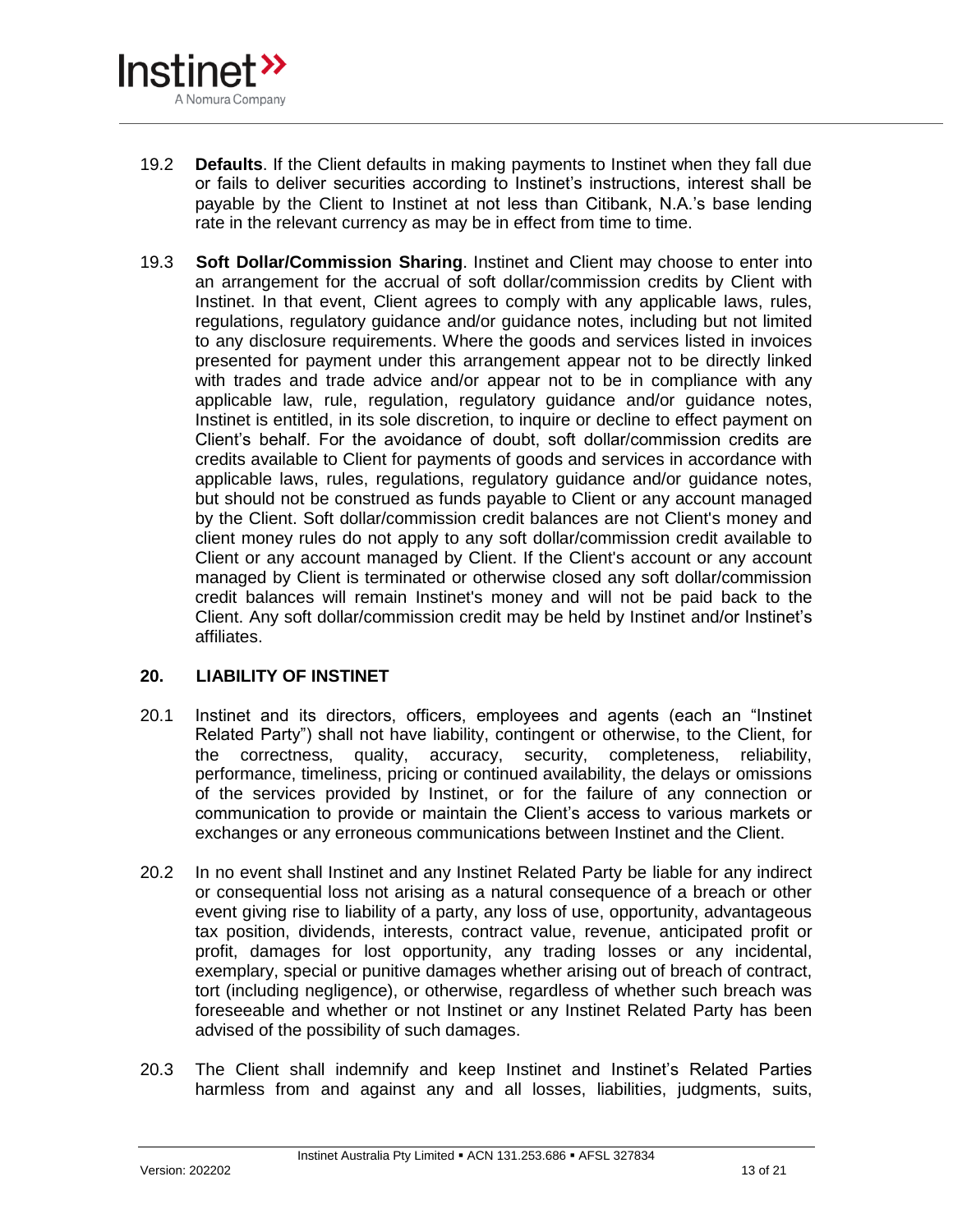

actions, proceedings, claims, damages, costs (including legal costs) resulting from or arising out of the Client's use of the services provided by Instinet.

- 20.4 The Client understands and accepts that orders that the Client effects through Instinet may be routed through an intermediary, a third party system, market or exchange for execution. The Client agrees that Instinet shall not be held responsible for any losses, damages or costs that may result from errors made by any such intermediary, third party system, market or exchange in receiving, reading, processing, transmitting or executing such orders or if the intermediary, third party system, market or exchange otherwise fails to properly execute such orders from the Client.
- 20.5 The terms and conditions of this clause [20](#page-12-0) shall survive the termination, cancellation, replacement, expiration, modification, rejection or cessation of effectiveness of these Terms of Business.

### **21. INFORMATION FROM THE CLIENT**

- 21.1 **Information to be provided by Client**. For the purpose of enabling Instinet to review the credibility of the Client ("Credit Reviews"), to comply with the relevant regulatory requirements (including but not limited to the duty to "Know-Your-Client" under the Australian Anti-Money Laundering/Anti-Terrorism Financing laws) or other purposes as may be deemed necessary by Instinet, the Client shall promptly furnish to Instinet such relevant information or documents as may be reasonably requested by Instinet from time to time or annually. The Client agrees that Instinet is entitled to decline to provide, suspend or terminate its services to the Client until and unless the Client has provided the relevant information or documents to the satisfaction of Instinet. The Client further agrees that Instinet may conduct the necessary enquiry, search or investigation in relation to the business of the Client for the above-mentioned purposes.
- 21.2 Client acknowledges and agrees that Instinet may obtain information (including personal information as defined in the Privacy Act 1988 and/or other applicable laws, rules and regulations) about Client, its directors, officers and employees and/or other persons relevant for the Services provided by Instinet to Client. Instinet's privacy policy, as amended from time to time, ("Instinet Asia Privacy Policy") is available at https://www.instinet.com/legal-regulatory and Client agrees to have read and accepted the terms thereof. In addition, Client agrees to provide a copy of the latest version of Instinet's privacy policy to any person whose personal information has been provided (or will be provided) by Client to Instinet, or who has been directed (or will be directed) by Client to provide their personal information to Instinet
- 21.3 The Client shall notify Instinet forthwith in the event of a (i) change of name; (ii) change in control; (iii) change of ownership; or (iv) a material change in business structure.
- 21.4 The Client shall forthwith provide written notice to Instinet if (i) the Client becomes insolvent by reason of its inability to pay its debts as they fall due; (ii)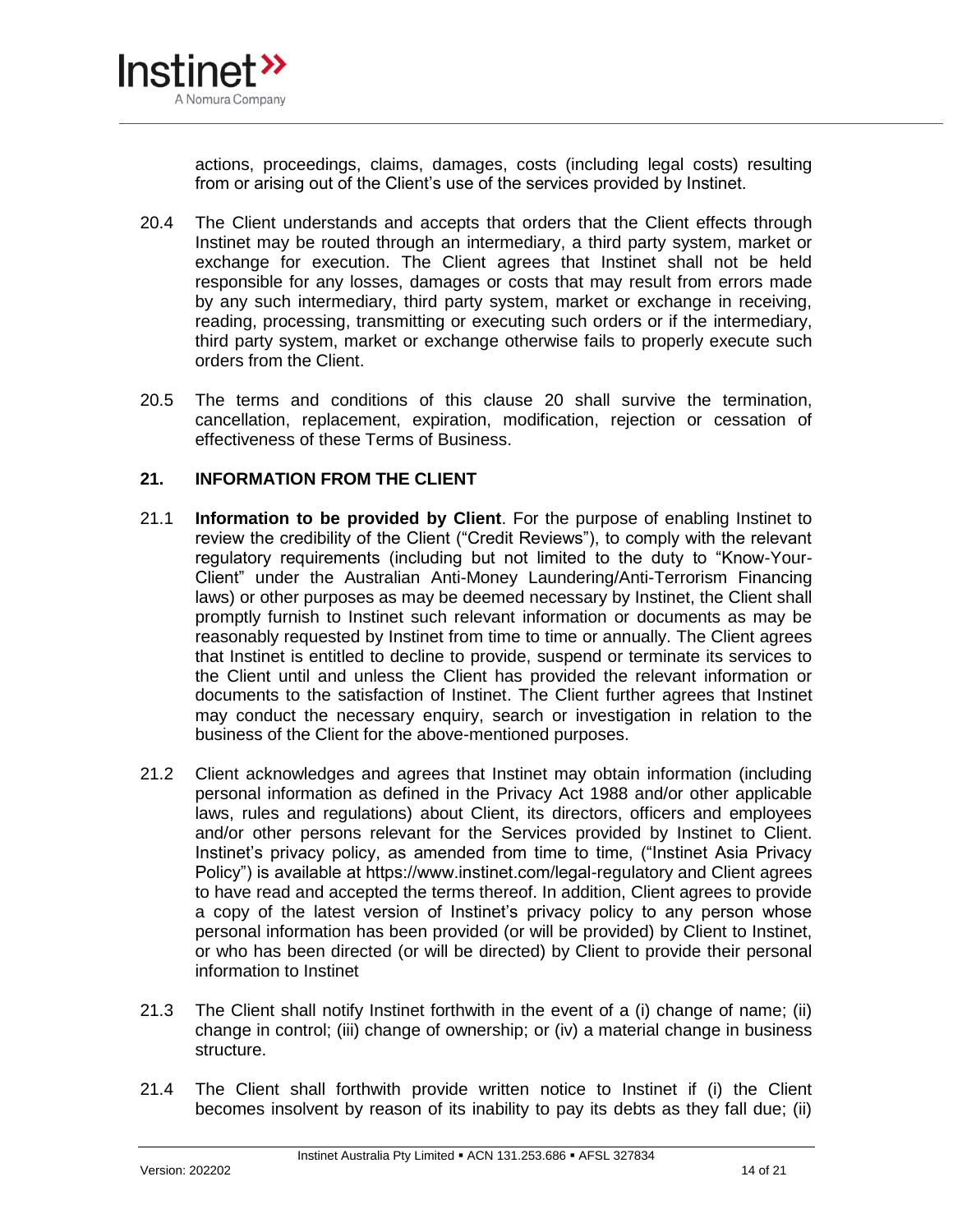

the Client enters into reorganization, re-adjustment of debts, dissolution or liquidation whether voluntarily or compulsorily; (iii) the Client appoints a receiver for all or any part of its assets; or (iv) the Client suffers the filing of a petition for its winding-up or similar action;.

#### **22. ASSIGNMENT/SUB-CONTRACTING**

- 22.1 The Client agrees that any of Instinet's rights and obligations may be assigned transferred or sub-contracted to any of Instinet's affiliates for execution purpose.
- 22.2 Notwithstanding the generality of the foregoing, Instinet may assign its rights and obligations to any entity (i) controlling, controlled by or under common control with Instinet; (ii) which succeeds to all or substantially all of Instinet's assets and business; or (iii) to any of Instinet's affiliates established or prepared to provide the same service.
- 22.3 Save and except for the above-mentioned situations, neither party may assign any of its rights or obligations without the prior written consent of the other.

### **23. DISCLOSURE OF CLIENT INFORMATION**

- <span id="page-14-0"></span>23.1 Disclosure to group companies. The Client agrees that Instinet may, without notice to the Client, disclose to its group companies, or to any assignee or agent of any of Instinet's rights or obligations, information relating to the Client.
- <span id="page-14-1"></span>23.2 Disclosure to Regulators. The Client acknowledges that transactions executed by Instinet on behalf of the Client shall be subject to the constitution, rules, regulations, practices and customs of the relevant regulators, Markets, clearing and settlements organisations, the applicable laws and regulations of government agencies and statutory bodies of competent jurisdiction in the country where the transactions are executed. Information relating to the Client may be requested by the above-mentioned authorities from time to time for regulatory or other legitimate purpose. The Client hereby irrevocably authorises Instinet to disclose to the relevant authorities all information and to provide such authorities with all documents relating to the Client (or copies thereof) in Instinet's possession as may be requested by such authorities.
- 23.3 Save and except for the situations mentioned in clauses [23.1](#page-14-0) and [23.2](#page-14-1) of these Terms of Business, Instinet shall keep confidential all information and documentation relating to the Client, subject to applicable laws or regulations.

# **24. TRADING IN HONG KONG SECURITIES**

24.1 To the extent that Client deals in Hong Kong securities, Client agrees to comply with the Securities and Futures Commission of Hong Kong ("SFC") regulatory measures aimed at identifying those who invest in the Hong Kong stock market (the "Client Identity Rule"). The SFC's Client Identity Rule (see: **www.sfc.hk**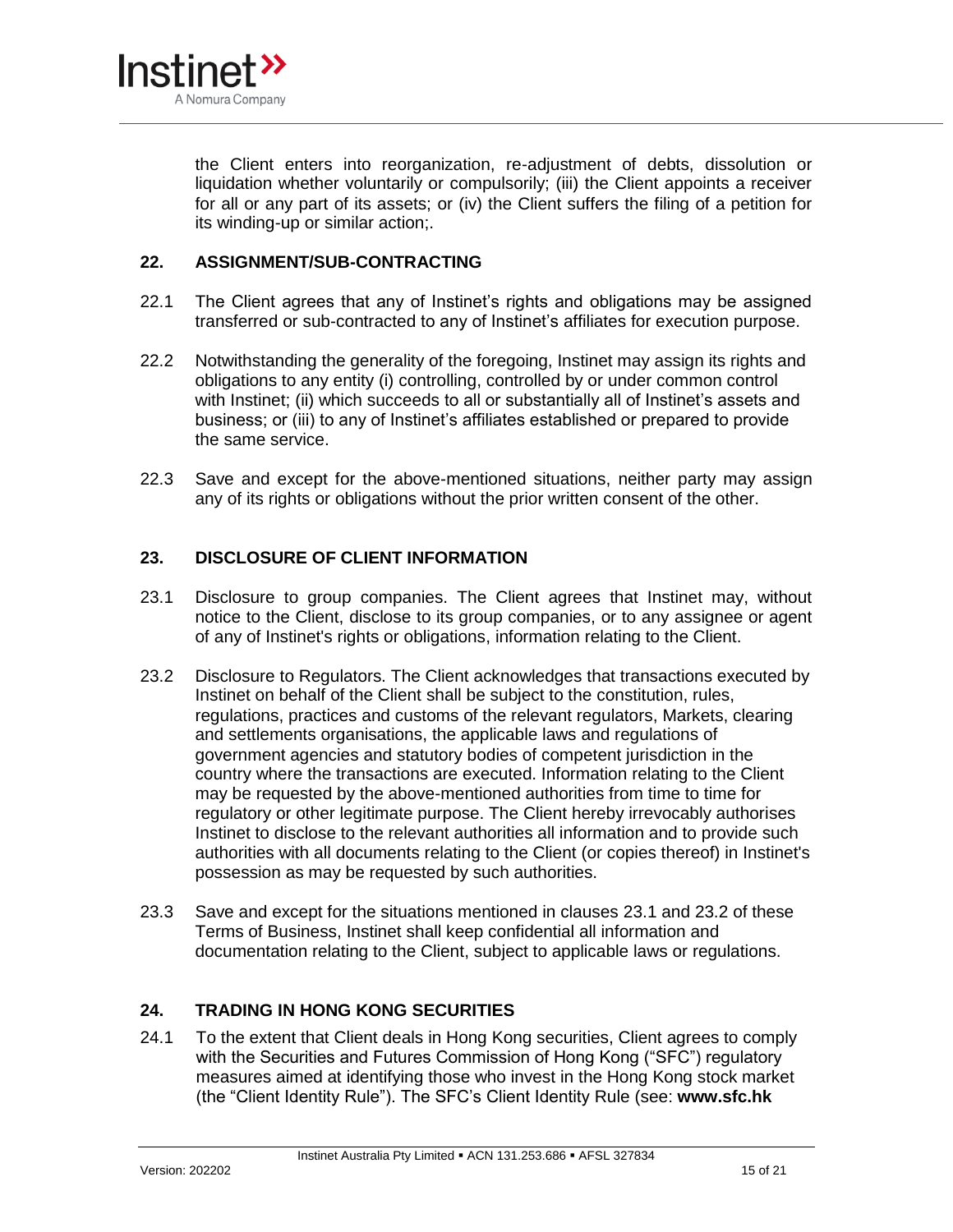

under Rules & Standards: Codes & Guidelines – Codes - Code of Conduct for Persons Licensed by or Registered with the Securities and Futures Commission (the "Code of Conduct"), paragraph 5.4) applies to all intermediaries licensed by the SFC who deal in Hong Kong Securities. Under the Client Identity Rule, licensed intermediaries must ascertain and record the identity of the ultimate beneficiaries and originators of transactions involving Hong Kong Securities (the "Identity Information") before such transactions are effected. Of particular relevance to Instinet, the Client Identity Rule requires all licensed intermediaries to provide the Identity Information of their clients to the SFC and/or relevant exchange in Hong Kong (the "Regulators") within two business days of receiving such requests from a Regulator. By commencing trading and continuing to trade with Instinet, Client agrees to comply with the Client Identity Rule. Such compliance shall continue after termination of these Terms of Business.

- 24.2 If Client and/or (if applicable) the client(s) of the Client is in a jurisdiction with client secrecy laws, Client confirms that it and (if applicable) its clients waive the benefit of those secrecy laws in relation to any enquiry by the Regulators. Client confirms that such waivers are valid and binding under the laws of such jurisdiction.
- 24.3 To the extent that Client uses Instinet's electronic systems, the SFC requires us to impose certain minimum client requirements and assess our clients against those requirements before allowing clients to access the systems. Please see the Code of Conduct at paragraphs 18.8, 18.9 and Schedule 7 at paragraphs 2.2 and 3.1.2 to 3.1.5. By trading electronically with us in the Hong Kong market you agree that you will put in place and maintain appropriate arrangements to comply with our minimum client requirements and that you will continue to comply with those requirements. You agree to provide us such information from time to time in connection with our assessment.
- 24.4 **Alternative Liquidity Pools** (ALP). Instinet has several alternative liquidity pools available in various markets in which it or its affiliates are able to facilitate trading on behalf of Client. In some markets, Instinet is able to access ALPs run by other brokers. Instinet may route Client orders to ALPs at its discretion, taking into account factors such as price, liquidity access and market impact. Client acknowledges that an order may be routed to ALP for reasons other than pricing. Client will instruct Instinet if it does not want its orders routed through any particular or any alternative liquidity pools ("opt-out"). Details of the operation of the alternative liquidity venues are available on www.instinet.com.
- 24.5 **User Restrictions in Hong Kong ALP**. Instinet offers BlockMatch Asia as its ALP as defined by the Code of Conduct. In accordance with Paragraph 19.4 and Section 7 of Schedule 8 to the Code of Conduct, Clients that have not opted-out of the ALPs in Hong Kong, including BlockMatch Asia, represent and warrant to Instinet that Client (and, if applicable, Client's principal(s)) are and will remain qualified investors as defined in the Code of Conduct and that Client has adequate processes in place to ensure that the entity ultimately responsible for originating the instructions for the order is a qualified investor. Client will notify Instinet immediately should such representation and warranty cease to be true and correct.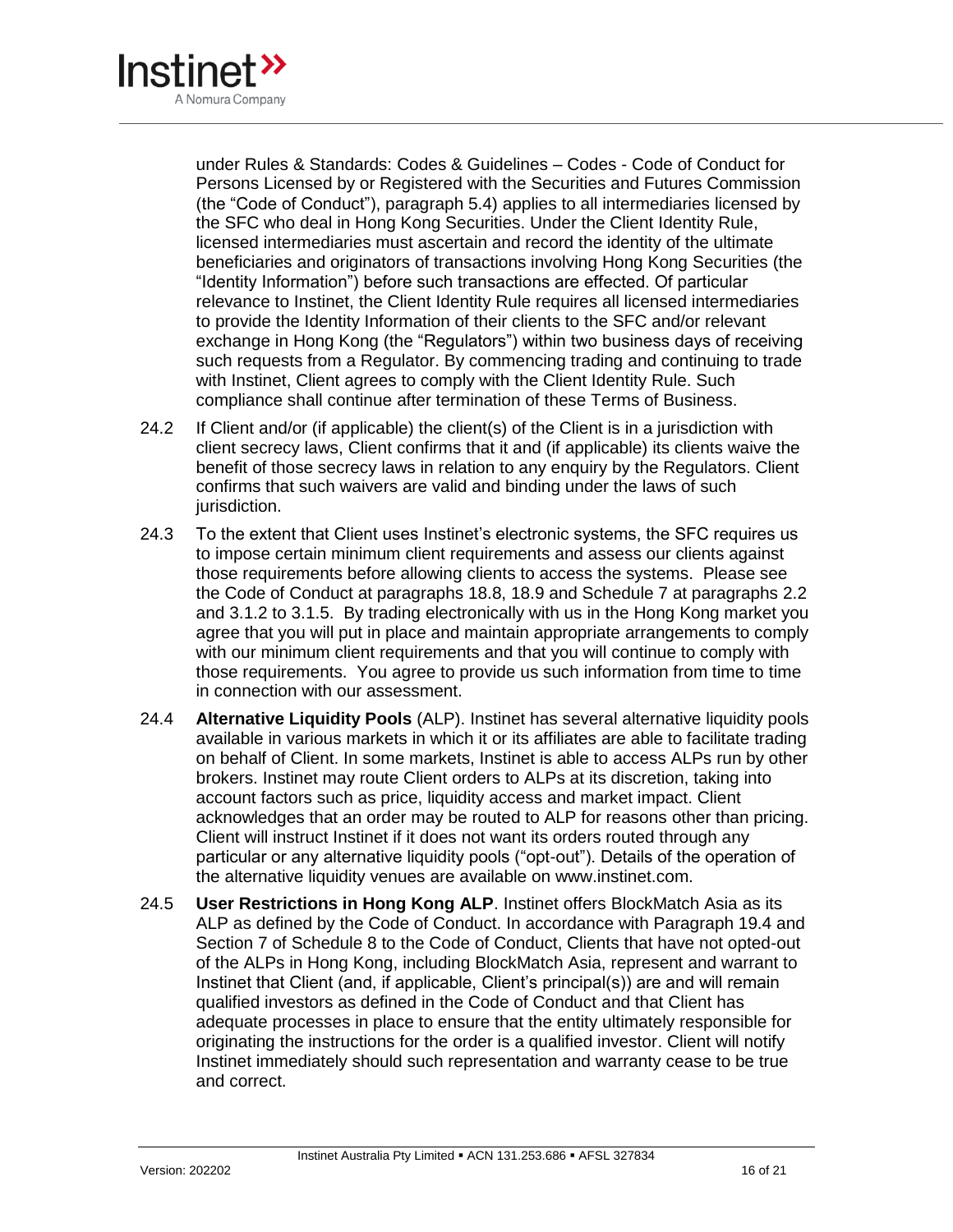

24.6 Instinet publishes Guidelines for BlockMatch Asia as applicable from time to time at https://www.instinet.com/legal-regulatory.

# **25. TRADING IN US SECURITIES**

To the extent that Client deals in US securities, Client agrees to the following representations in connection with the USA PATRIOT Act:

- (a) Client will immediately inform Instinet if Client maintains or anticipate holding an account for a non-US shell bank, as that term is defined in section 313 of the USA PATRIOT Act, or that is beneficially owned by a non-US shell bank;
- (b) if Client is a bank, or Client maintains or anticipates holding an account or sub-account for a non-US bank, Client will provide Instinet with a valid US Treasury Certification Form (in accordance with section 319(b) of the USA PATRIOT Act). In addition, Client agrees to provide an updated US Treasury Recertification Form within every three years thereafter; and
- (c)

by continuing to submit Orders to Instinet or its affiliates for US securities without providing Instinet with a US Treasury Certification Form, Client certifies that any accounts or sub-accounts benefiting from the transactions are not non-US shell banks or non-US banks.

# **26. SET-OFF AND LIEN**

- 26.1 **General Lien**. The Client's assets held by Instinet shall be subject to a general Lien in favour of Instinet in respect of any outstanding amounts due to Instinet from the Client. Instinet shall have the right, at any time without notice to the Client, to combine and/or consolidate all or any of the Client's accounts maintained by Instinet and to take such other action and in such manner as Instinet in its absolute discretion may decide in order to discharge the Client's liabilities to Instinet.
- 26.2 **Set-Off**. Instinet reserves the right to retain or make deductions from any amounts which Instinet owes to the Client or assets which is being held by Instinet for the Client in respect of the non-settlement by Client of any debt or money due to Instinet. In addition, Instinet reserves the right to sell or realize assets which Instinet is holding or entitled to receive on the Client's behalf in order to meet any liabilities which the Client may have incurred with Instinet. The Client agrees to indemnify Instinet for any losses suffered by Instinet as a result of Instinet appropriating or selling any such assets.
- 26.3 The General Lien and Set-off rights in this clause 26 apply to separate accounts where the Client has advised it is acting as agent for different parties or as responsible entity for different managed investment schemes to the extent only of the Client's respective rights against each of those accounts.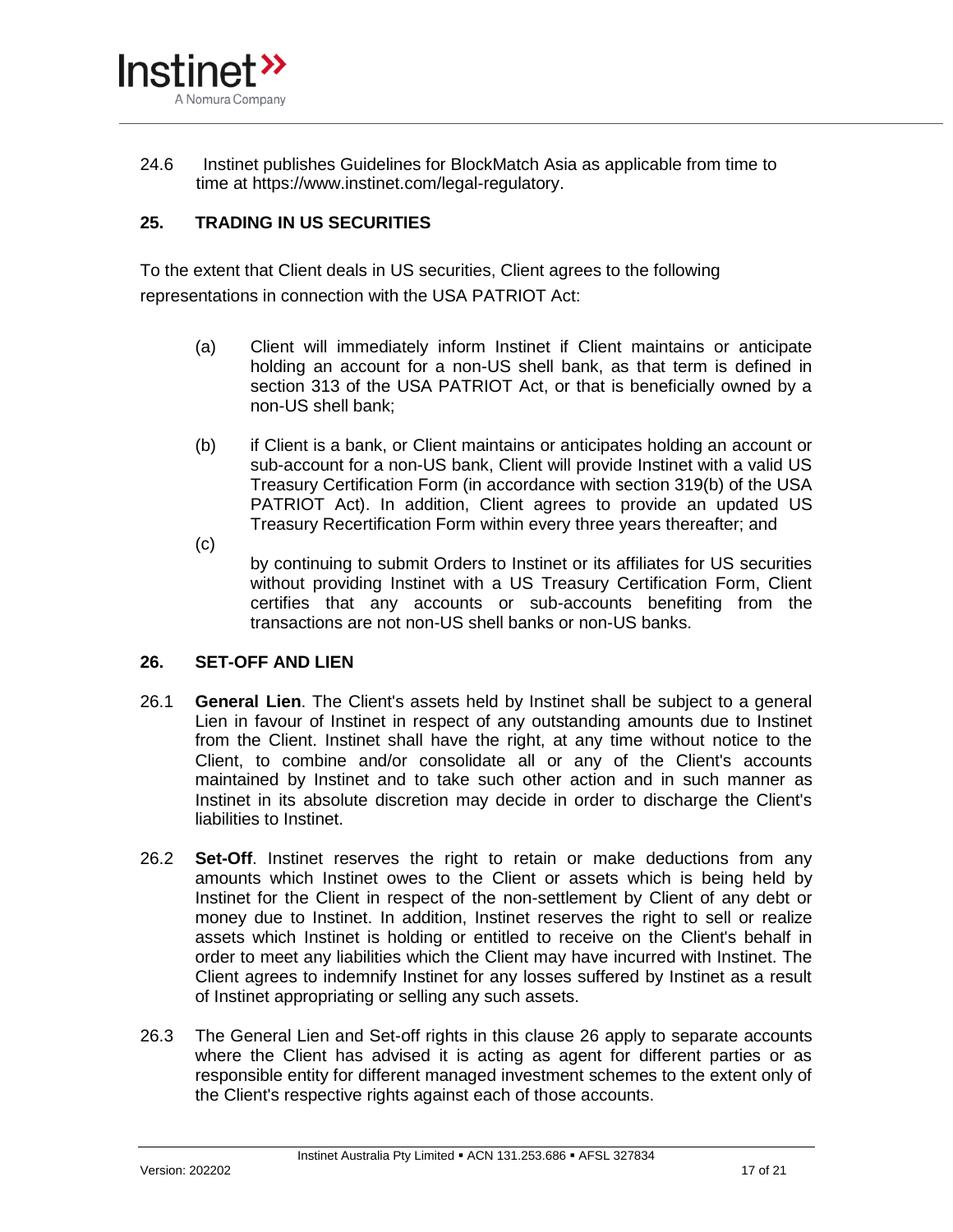

# **27. FORCE MAJEURE**

- 27.1 Neither the Client nor Instinet shall be liable for any delay or failure to perform its obligations hereunder so long as that delay or failure is the result of an event beyond its reasonable control, provided that such party uses commercially reasonable efforts to fulfill its obligations under these Terms of Business.
- 27.2 Notwithstanding the foregoing, the Client agrees and acknowledges that its settlement obligations shall not be waived under this, or any other, provisions and that the Client's obligations to settle its trades shall remain in full force and effect.

#### **28. TERMINATION**

- 28.1 These Terms of Business can be terminated by either party by giving one month's written notice to the other party.
- 28.2 The Client agrees that Instinet may suspend and/or terminate its provision of services to the Client and these Terms of Business forthwith without notice and liability to the Client in the following circumstances:
	- (a) the Client is in breach of or otherwise fails to comply with or adhere to its representations or warranties or material obligations in these Terms of Business;
	- (b) the Client is in breach of any applicable laws, rules or regulations of the relevant exchange;
	- (c) the Client has made or furnished materially false or misleading information, documents, representations or certifications to Instinet in relation to the services provided by Instinet;
	- (d) the Client is engaged in an act of winding up, insolvency or similar proceeding, on a voluntary or involuntary basis, an order or resolution is passed for the Client's winding up, a receiver or administrator is appointed in respect of any of the Client's assets, or the Client is otherwise unable to pay it's debts as they become due;
	- (e) the Client is not using the services of Instinet in a manner consistent with their intended purpose;
	- (f) The Client has not been trading through Instinet for at least one year;
	- (g) the Client is delinquent on it's payment to Instinet for more than 30 days; or
	- (h) the Client, in Instinet's opinion, poses a risk (including but not limited to credit risk, reputational risk) to Instinet.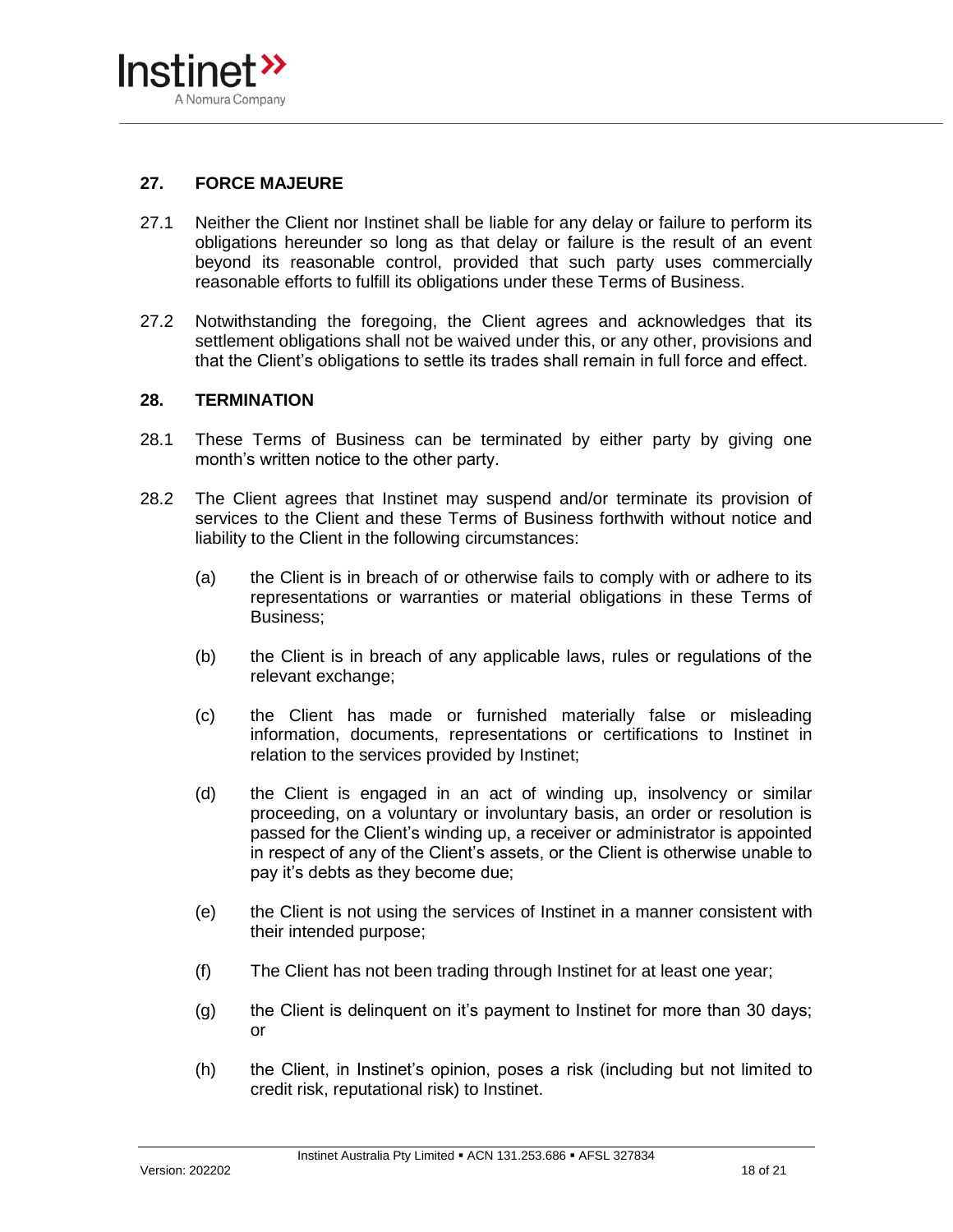

28.3 Any such suspension or termination shall be without prejudice to the accrued rights and obligations of the parties hereto which shall remain in full force and effect and shall be enforceable notwithstanding such suspension or termination.

### **29. GENERAL**

- 29.1 **Recording of Communications**. Instinet may record telephone conversations and other forms of communication between the Client and the directors, officers, employees and agents of Instinet. The Client accepts that such recordings shall be the sole property of Instinet and shall be retained and used by Instinet for such periods and purposes as it deems appropriate.
- 29.2 **Indications of Interests**. Instinet may at its discretion disseminate indications of interests ("IOIs"). Client acknowledges and consents to the dissemination of their trading interest through IOIs and Client must instruct Instinet if it does not want its trading interest to be disseminated through IOIs ("opt-out").
- 29.3 **Service of Documents**. Unless otherwise stated in these Terms of Business or otherwise agreed, all notices and documents shall be delivered personally or sent by registered mail or by fax to an address or fax number or electronically by electronic mail to an electronic mail address as may be advised by Instinet and the Client from time to time. Notices shall be deemed to be received three business days after being sent or on proof of delivery, which ever is earlier.
- 29.4 **Severability**. Each of the provisions in these Terms of Business is severable and distinct from the others and if any part of these Terms of Business is or becomes invalid, illegal or unenforceable, the validity, legality and enforceability of the remainder of these Terms of Business shall not be in any way affected or impaired.
- 29.5 **Amendments.** These Terms of Business may be amended by Instinet from time to time with effect from the date which is 5 business days from the date of the notification. Latest version of Instinet's Terms of Business is available at https://www.instinet.com/legal-regulatory .
- 29.6 **No Waiver**. A failure or delay in exercising the rights, powers or privileges hereof shall not be presumed to operate as a waiver and a single or partial exercise of any right, power or privilege shall not be presumed to preclude any subsequent or further exercise of that right, power or privilege.
- 29.7 **No Promotion**. Without the prior consent in writing from the other party, neither Instinet nor the Client shall (i) use the name, the trade name, trademark, trade device, service mark, symbol or abbreviation, contraction or simulation of the other party in advertising, publicity, or otherwise; or (ii) represent (directly or indirectly) that any product or service provided by one party has been approved or endorsed by the other.
- 29.8 **Headings**. The headings in these Terms of Business are intended for ease of reference only and shall not affect interpretation thereof.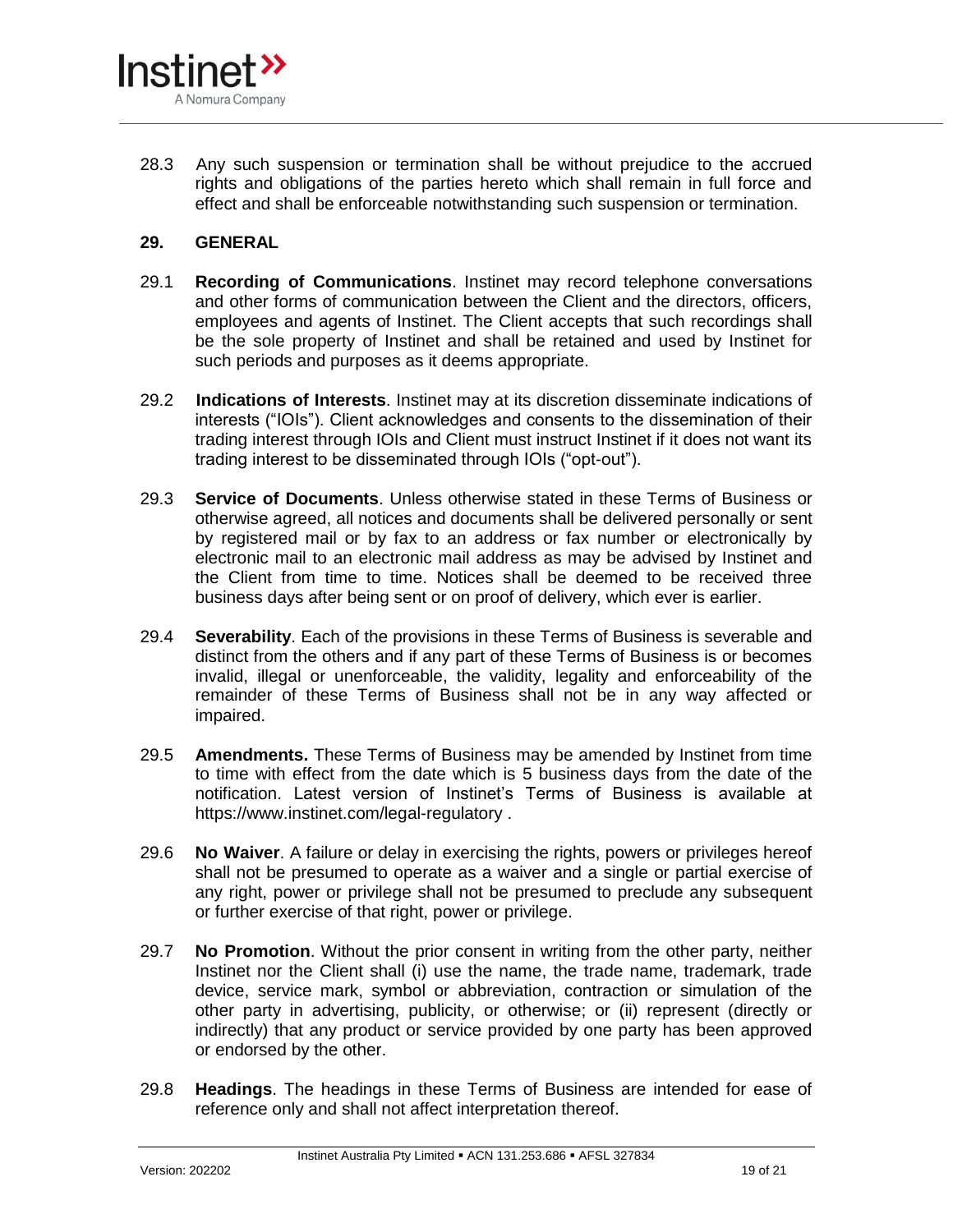

- 29.9 A reference to a statute or statutory provision includes a reference to it as amended, extended or re-enacted from time to time.
- 29.10 Words denoting the singular number only include the plural and vice versa.
- 29.11 **Successors and Assigns**. These Terms of Business shall ensure for the benefit of Instinet, its successors and assigns and shall be binding upon the Client.

#### **30. GOVERNING LAW AND JURISDICTION**

30.1 The validity, construction, interpretation and enforcement of these Terms of Business shall be governed by the Laws of the State of New South Wales and the parties hereto consent to the exclusive jurisdiction of the courts of New South Wales in connection with any suit, action or proceeding arising out of or in connection with these Terms of Business, and the Client explicitly waives any right to claim that those courts are an inconvenient forum.